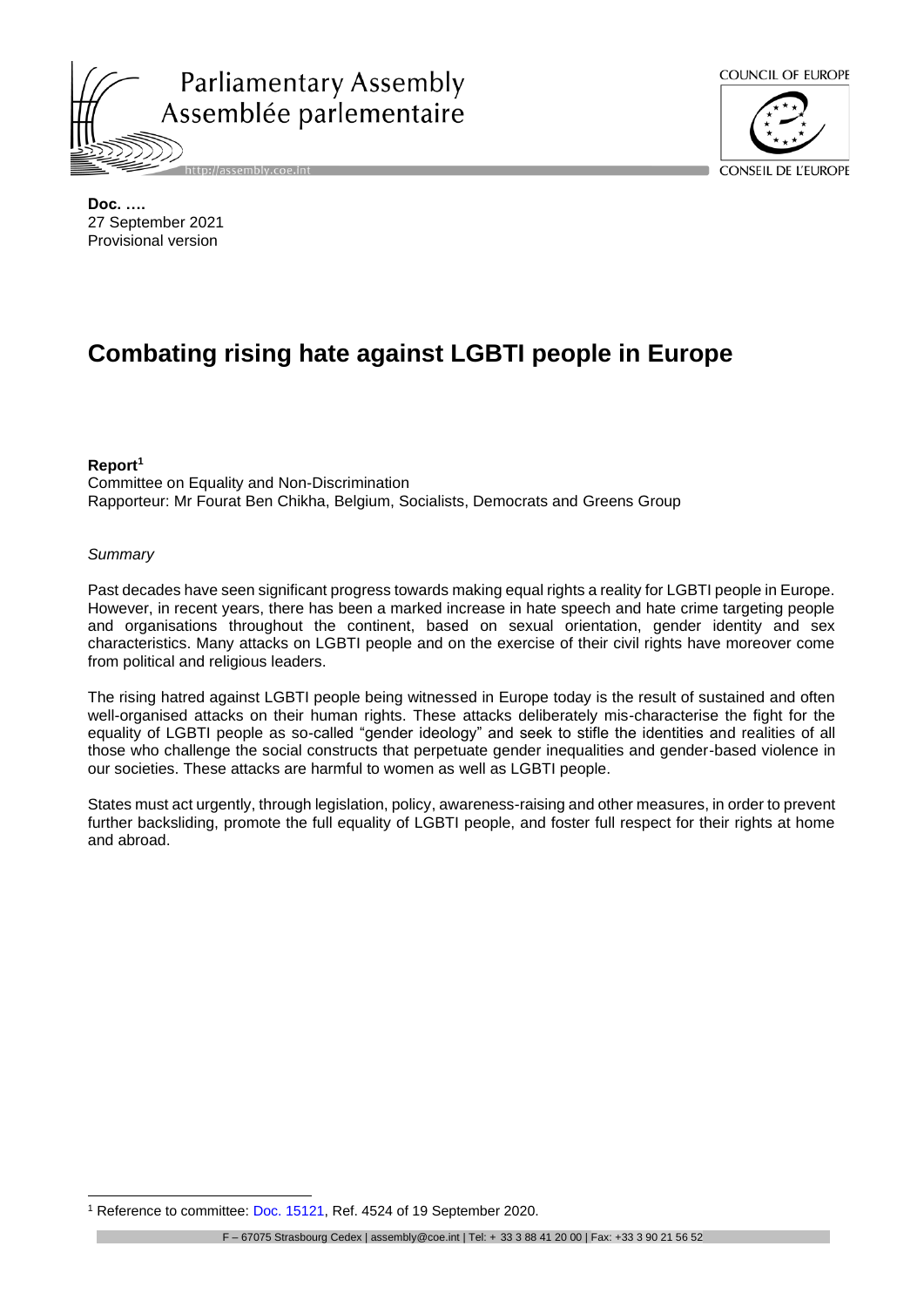## **A. Draft resolution<sup>2</sup>**

1. Over the past few decades, significant progress has been achieved towards making equal rights a reality for LGBTI people throughout Europe. While the picture is chequered and varies widely from State to State, overall, hate crime and anti-discrimination laws have been strengthened, legal gender recognition procedures have been simplified, the bodily integrity of intersex people has started to be better protected, and the rights of rainbow families have increasingly been recognised. This substantial progress is welcome, albeit insufficient.

2. Recent years, however, have also seen a marked increase in hate speech, violence, and hate crime against LGBTI people, communities, and organisations across many member States of the Council of Europe. The Assembly notes with deep concern that a significant proportion of hate speech, vilification and scapegoating of LGBTI people, as well as broad attacks on the exercise of their civil rights, have come from political figures and leaders, including government representatives, as well as from religious leaders.

3. The Assembly deplores these phenomena, which can be observed throughout Europe, regardless of the extent of protection already afforded to the human rights of LGBTI people in any given country. It moreover condemns with particular force the extensive and often virulent attacks on the rights of LGBTI people that have been occurring for several years in, amongst other countries, Hungary, Poland, the Russian Federation, Turkey and the United Kingdom.

4. The rising hatred we are witnessing today is not simply an expression of individual prejudice, but the result of sustained and often well-organised attacks on the human rights of LGBTI people throughout the European continent. Individual expressions of homophobia, biphobia, transphobia and intersexphobia occur in a broader context in which highly conservative movements seek to stifle the identities and realities of all those who challenge the cis- and heteronormative social constructs which perpetuate gender inequalities and gender-based violence in our societies, and which affect women as well as LGBTI people.

5. The Assembly condemns the highly prejudicial anti-gender, gender-critical and anti-trans narratives which reduce the fight for the equality of LGBTI people to what these movements deliberately mis-characterise as "gender ideology" or "LGBTI ideology". Such narratives deny the very existence of LGBTI people, dehumanise them, and often falsely portray their rights as being in conflict with women's and children's rights, or societal and family values in general. All of these are deeply damaging to LGBTI people, while also harming women's and children's rights and social cohesion.

6. The Assembly deplores the fact that such discourse is leading to stagnation and even backsliding in progress towards LGBTI equality, sexual and reproductive rights and women's and children's rights – and in so doing, it poses a direct challenge to democracy and the rule of law. In many countries, legislative processes aimed at improving the protection of the rights of LGBTI people have stalled, and in some, progress previously achieved has been undone.

7. The significant advances achieved in recent years are today under threat. It is crucial to react quickly in order to prevent further backsliding and work actively to promote full respect for the rights of LGBTI people.

8. In view of all the above, and referring in particular to the relevant provisions of the European Convention on Human Rights and case-law of the European Court of Human Rights, as well as the Assembly's [Resolution](https://pace.coe.int/en/files/25166)  [2239 \(2018\)](https://pace.coe.int/en/files/25166) on "Private and family life: achieving equality regardless of sexual orientation", [Resolution 2191](https://pace.coe.int/en/files/24232)  [\(2017\)](https://pace.coe.int/en/files/24232) and [Recommendation 2116 \(2017\)](https://pace.coe.int/en/files/24230) on Promoting the human rights of and eliminating discrimination against intersex people, [Resolution 2048 \(2015\)](https://pace.coe.int/en/files/21736) on Discrimination against transgender people in Europe, [Resolution 1948 \(2013\)](https://pace.coe.int/en/files/20010) and [Recommendation 2021 \(2013\)](https://pace.coe.int/en/files/20011) on Tackling discrimination on the grounds of sexual orientation and gender identity, and [Resolution 1728 \(2010\)](https://pace.coe.int/en/files/17853) and [Recommendation 1915 \(2010\)](https://pace.coe.int/en/files/17854) on Discrimination on the basis of sexual orientation and gender identity, the Assembly urges governments and parliaments in Council of Europe member States to tackle hatred and discrimination against LGBTI people with renewed energy and urgency.

9. It welcomes in this context the ongoing work of the European Commission against Racism and Intolerance (ECRI) towards drawing up a General Policy Recommendation to combat discrimination and intolerance against LGBTI persons, as part of its 2019 Roadmap to Effective Equality, and the adoption by the European Commission in 2020 of its LGBTIQ Equality Strategy 2020-2025. It also welcomes the request made on 15 September 2021 to the European Commission for Democracy through Law (Venice Commission) for its opinion on recent modifications to Hungarian legislation that may have a particular impact on LGBTI people.

<sup>2</sup> Draft resolution adopted by the committee at its meeting on 15 September 2021.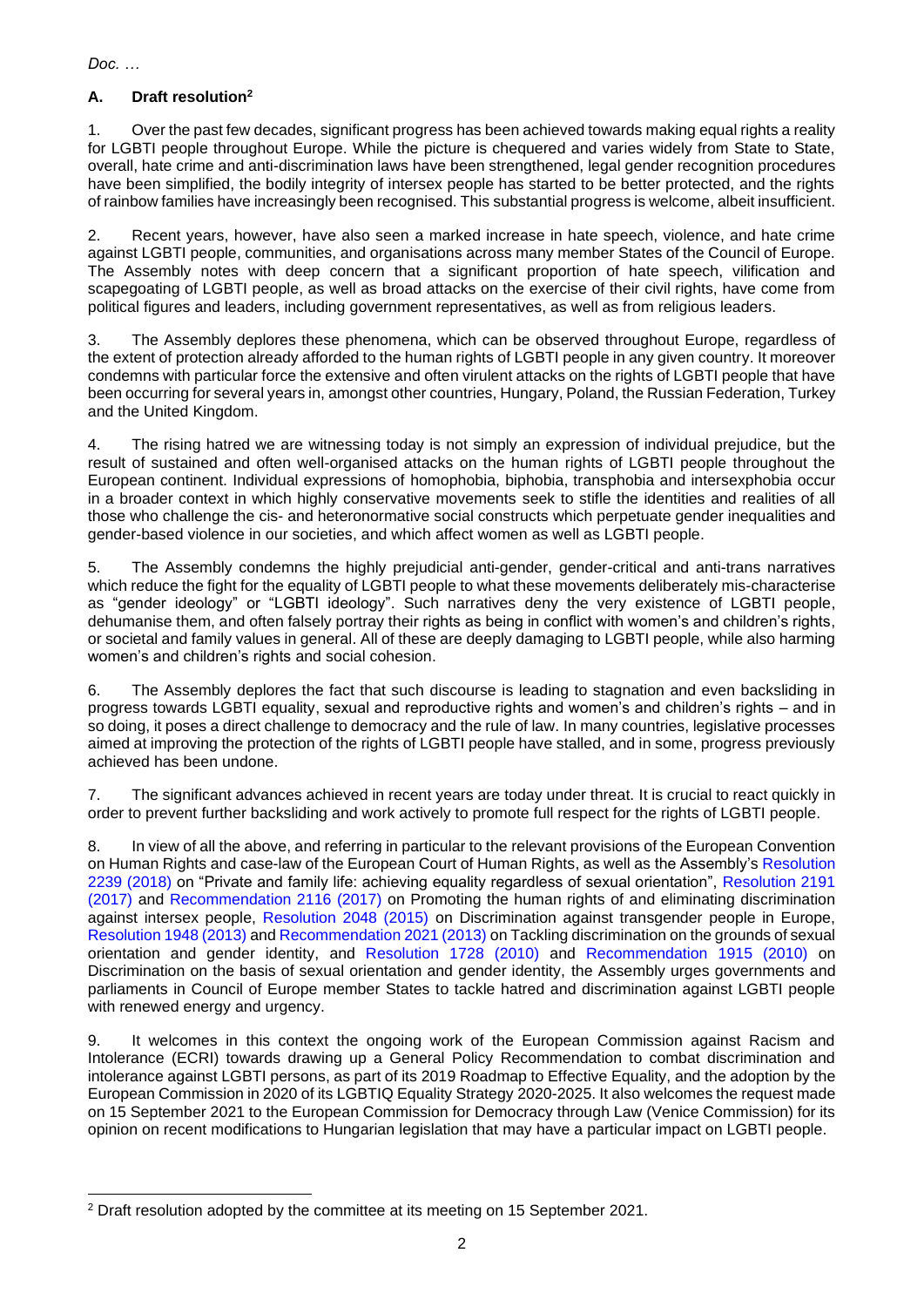10. The Assembly calls on member States to refrain from enacting legislation or adopting constitutional amendments that are contrary to the rights of LGBTI people, and to repeal any such provisions already in force. It urges in particular:

10.1. the Hungarian authorities to repeal with immediate effect all the measures adopted in May 2020, December 2020 and June 2021 that prevent individuals who need it from obtaining the legal recognition of their gender identity, preclude children from obtaining recognition of their gender identity when it is different from the sex assigned to them at birth, bar adoption by anyone other than married, heterosexual couples, block access to comprehensive sexuality education, and ban the portrayal of trans identities and homosexuality;

10.2. the Polish authorities to support stronger anti-hate and anti-discrimination legislation in Poland, to ensure that it is effectively applied, and to work to overturn all declarations and charters contrary to the rights of LGBTI people adopted at local, county and regional level;

10.3. all member States having in place so called "anti-LGBTI-propaganda" laws, that is, any legislation that prevents persons and especially minors from having access to complete and objective information about the different forms of sexual orientation, gender identity, gender expression or sex characteristics that exist in society, to repeal this legislation with immediate effect;

10.4. all member States concerned by a process of execution of a judgment of the European Court of Human Rights in which one or more violations was found concerning the rights of LGBTI people or organisations, to ensure the rapid and full implementation of the judgment.

11. The Assembly calls on member States to speak out strongly against incidents of homophobia, transphobia, biphobia and intersexphobia in discourse, practice and policy wherever they occur, and to use the numerous Assembly and other Council of Europe and international standards and instruments at their disposal to hold others to account.

12. The Assembly emphasises that it is precisely when hostility is high or rising that effective criminal provisions and antidiscrimination legislation are most crucial. It calls on member States to strengthen their legislative framework wherever necessary to ensure that it protects the rights of LGBTI people to be free from hatred and discrimination, and to apply it effectively in practice. In line with the above-mentioned standards, and without prejudice to the more specific or far-reaching obligations they may already entail, it calls on member States in particular to:

12.1. amend criminal legislation as necessary to ensure that its provisions with respect to hate crimes clearly cover all offences committed against a person or group of persons based on their sexual orientation, gender identity, gender expression and sex characteristics, include proportionate and dissuasive sanctions, protect victims' rights and make provision for them to receive compensation;

12.2. make motivations based on sexual orientation, gender identity, gender expression and sex characteristics an aggravating circumstance for all ordinary offences;

12.3. ensure victims of crime are supported and protected against re-traumatisation on the grounds of their sexual orientation, gender identity, gender expression or sex characteristics by law enforcement and support structures, including shelters;

12.4. amend antidiscrimination legislation as necessary to ensure that it covers all forms of discrimination, in all areas of life, based on sexual orientation, gender identity, gender expression and sex characteristics;

12.5. fully train police, judges and prosecutors on these provisions, in order to ensure their effective application in practice and avoid impunity;

12.6. initiate, if this has not already been done, and bring to fruition in all cases, the legislative and policy-making processes necessary to complete other elements of the legal framework that are crucial to LGBTI equality, notably as regards legal gender recognition, the bodily integrity of intersex people, the protection of rainbow families, access to trans-specific healthcare and the exercise of civil rights such as the freedoms of expression, association and assembly.

13. Having regard to the egregious human rights violations committed against LGBTI people in the Chechen Republic (Russian Federation), which the Assembly condemned in its [Resolution 2230 \(2018\)](https://pace.coe.int/en/files/24962) and [Recommendation 2138 \(2018\)](https://pace.coe.int/en/files/24963) on Persecution of LGBTI people in the Chechen Republic (Russian Federation) but which continue to occur and to have a devastating impact today, the Assembly urges: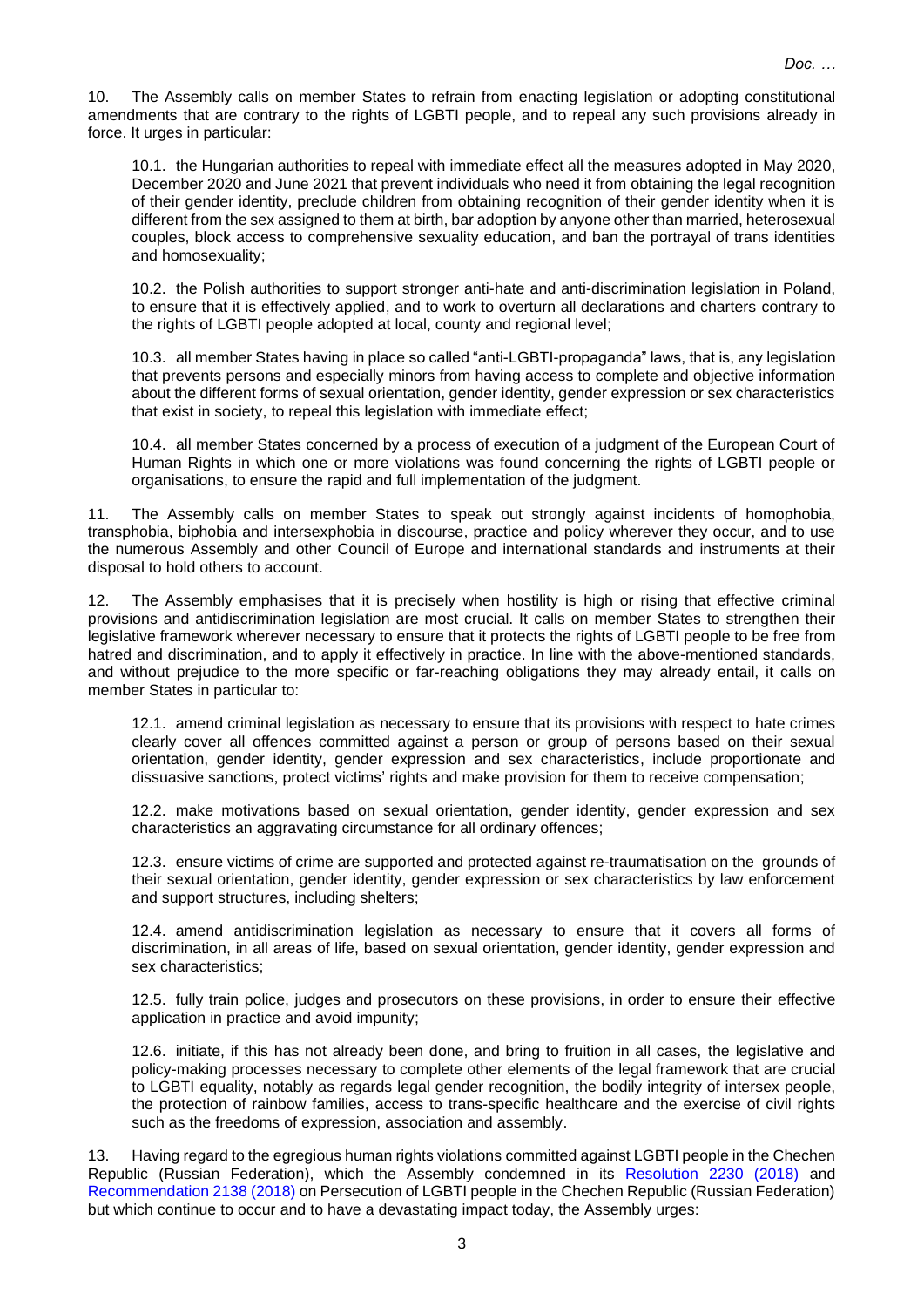13.1. the authorities of the Russian Federation to implement fully and immediately Assembly [Resolution](https://pace.coe.int/en/files/24962)  [2230 \(2018\),](https://pace.coe.int/en/files/24962) and redouble its efforts to prosecute and punish the perpetrators and provide reparation, including compensation, victims, in order to put an end to the persecution of LGBTI people in the Chechen Republic and ensure that there is no impunity for the perpetrators of such human rights violations;

13.2. all other Council of Europe member States to renew their pressure on the Russian Federation to ensure that justice is done, intensify their own efforts to provide refuge to those still seeking to flee to safety, and ensure that their asylum legislation provides effective protection to all LGBTI people forced to flee their country due to persecution based on their sexual orientation, gender identity, gender expression or sex characteristics.

14. The Assembly further calls on all member States to:

14.1. put in place a clear human rights policy to protect and promote LGBTI equality, including a strategy and action plan with clear and measurable targets and timelines for implementing any changes to legislation, policy or practice necessary to achieve equality, and effective accountability mechanisms;

14.2. mainstream the rights of LGBTI people in all key legislative, policy and other measures;

14.3. work proactively to bring their domestic legislation and practice into line with the developing caselaw of the European Court of Human Rights;

14.4. refuse to provide funding to local, regional or national authorities or other State or non-State actors that deny the human rights of LGBTI people, and to withdraw such funding if it has already been granted;

14.5. participate constructively in the periodical review process carried out by the Committee of Ministers regarding the implementation of Recommendation [CM/Rec\(2010\)5](https://search.coe.int/cm/Pages/result_details.aspx?ObjectID=09000016805cf40a) to member States on measures to combat discrimination on grounds of sexual orientation or gender identity;

14.6. contribute to and advance other Council of Europe work concerning the rights of LGBTI people, notably through actively supporting:

14.6.1. the relevant monitoring and standard-setting work of the European Commission against Racism and Intolerance (ECRI);

14.6.2. the intergovernmental work carried out in this field by the Steering Committee on Anti-Discrimination, Diversity and Inclusion (CDADI);

14.6.3. the provision to States that request it of technical assistance aimed at advancing LGBTI equality and rights;

14.7. ensure the meaningful involvement of and consultation with civil society organisations and human rights defenders seeking to protect and promote the rights of LGBTI people in the development, implementation and review of all policies and measures that concern them, and more generally, enable and support the work of civil society in this field.

15. The Assembly strongly encourages parliamentarians to improve their understanding of the human rights challenges faced by LGBTI people in their country and abroad, by engaging bilaterally with and inviting to their parliaments local, national and umbrella civil society organisations and LGBTI human rights defenders with direct knowledge of the realities and issues at stake.

16. Finally, the Assembly emphasises that hatred against LGBTI people cannot be effectively combatted if it is treated purely as an individual phenomenon. Paradigm shifts in social and cultural understandings of gender equality, harmful masculinities and the rights and freedoms of LGBTI people are still needed in many societies in order to achieve genuine equality for LGBTI people. The Assembly therefore urges member States to carry out extensive public awareness-raising campaigns so as to counter misleading or false narratives, increase understanding of the situation and rights of LGBTI people, and actively promote their equality.

17. In the light of all the above, the Assembly considers that a network of its interested members should also be formally established, in order to facilitate co-operation between national parliaments aimed at promoting full and effective equality for LGBTI people throughout the continent.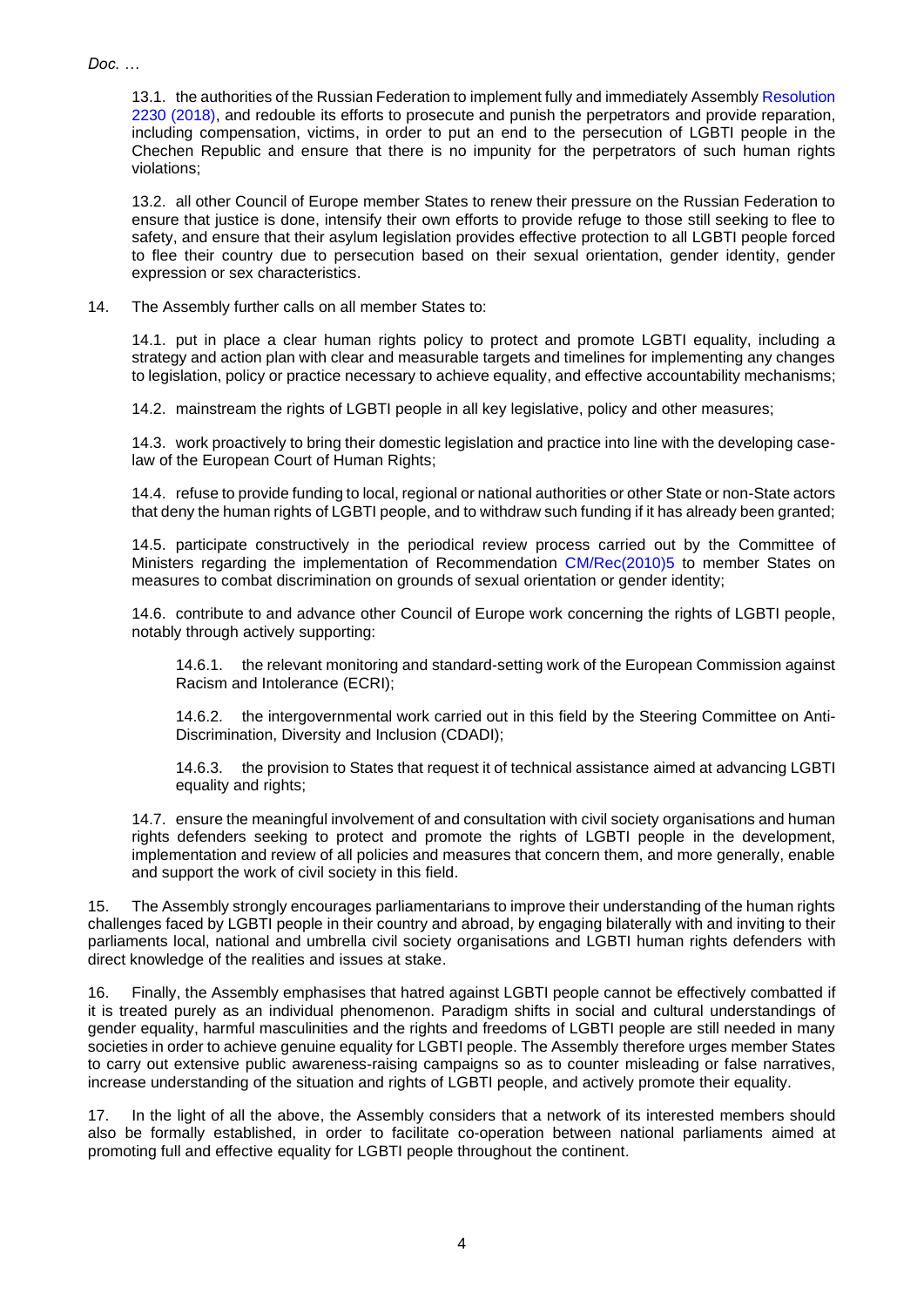## **B. Draft recommendation<sup>3</sup>**

1. The Parliamentary Assembly refers to its Resolution … (2021) on Combating rising hate against LGBTI people in Europe, in which it calls on member States to tackle hatred and discrimination against LGBTI people with renewed energy and urgency.

2. The Assembly believes it is crucial that member States redouble their efforts in this field and that the Council of Europe strengthen its own activities to protect and promote the rights of LGBTI persons in Europe.

3. It therefore invites the Committee of Ministers to:

3.1. bring Resolution … (2021) to the attention of the governments of all member States;

3.2. ensure that adequate resources are allocated to work on equality of rights for LGBTI persons, combating hate speech and hate crime, and intergovernmental standard-setting in these fields;

3.3. support the periodical review process regarding the implementation of Recommendation [CM/Rec\(2010\)5](https://search.coe.int/cm/Pages/result_details.aspx?ObjectID=09000016805cf40a) of the Committee of Ministers to member States on measures to combat discrimination on grounds of sexual orientation or gender identity.

<sup>3</sup> Draft recommendation adopted by the committee at its meeting on 15 September 2021.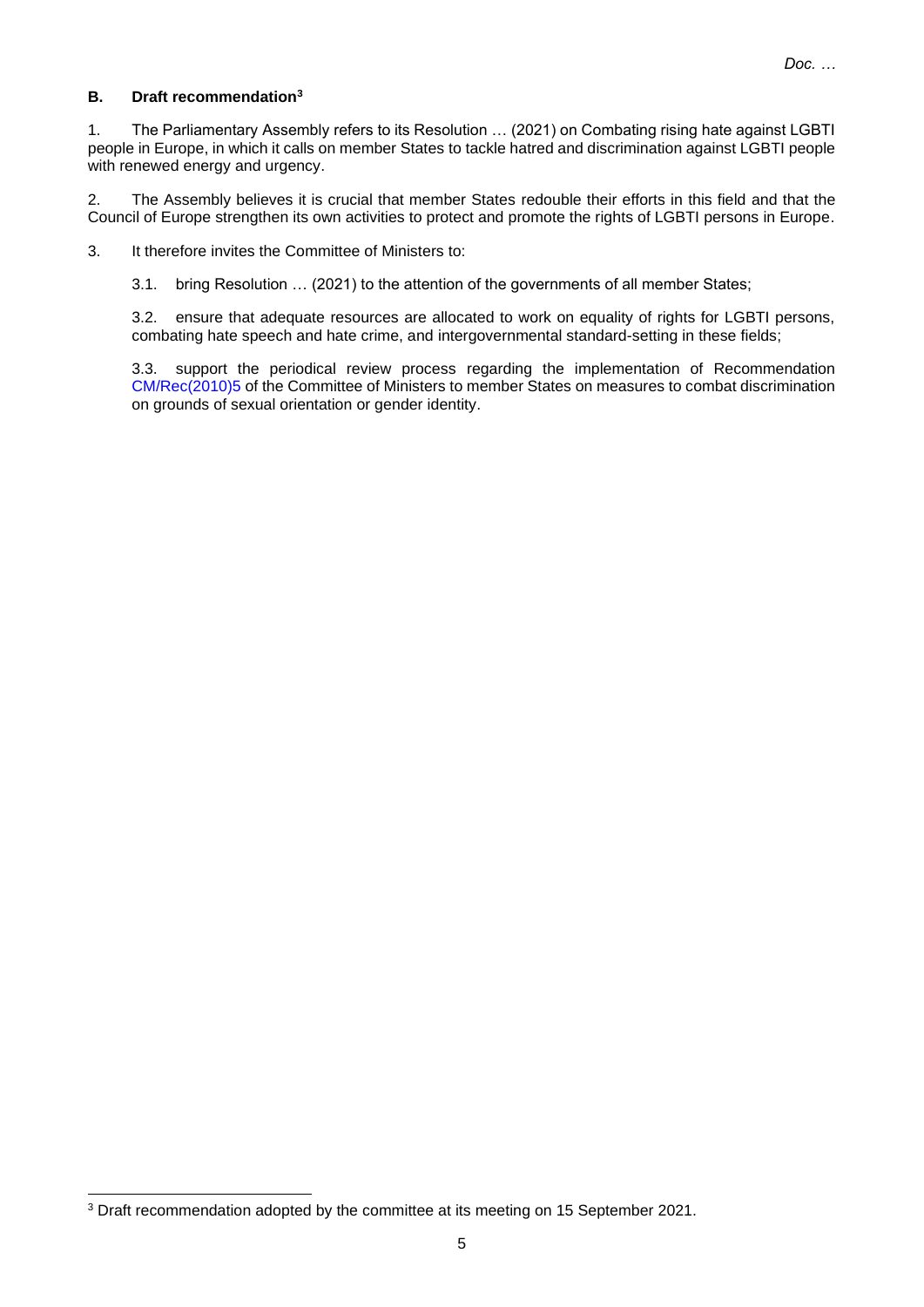## **C. Explanatory memorandum by Fourat Ben Chikha, rapporteur**

## **1. Introduction**

1. Over the past few decades, significant progress has been achieved towards making equal rights a reality for LGBTI people throughout Europe. While the picture is chequered and varies widely from State to State, overall, hate crime and anti-discrimination laws have been strengthened, legal gender recognition procedures have been simplified, the bodily integrity of intersex people has started to be better protected, and the rights of rainbow families have increasingly been recognised. This substantial progress is welcome, albeit insufficient.

2. Recent years, however, have also seen marked increases in hate speech, violence, and hate crime against LGBTI people, communities, and organisations across many member States of the Council of Europe. Alarmingly, a significant proportion of hate speech, vilification and scapegoating of LGBTI people, as well as broad attacks on the exercise of their civil rights, have come from political figures and leadership, including government representatives, as well as from religious leaders. These dynamics have been observed regardless of the extent of protection afforded to the human rights of LGBTI people in any given countries – both very open societies and highly conservative ones have been affected.

3. Concern about this situation led to the adoption by the Committee on Equality and Non-Discrimination on 24 June 2020 of the motion for a resolution which is at the origin of the present report, and I was appointed rapporteur by the Committee at its meeting of 15 October 2020. Many of the issues at stake were already well known to our committee, thanks notably to the series of resolutions and recommendations it has prepared on behalf of the Assembly on various aspects of the rights of LGBTI people since 2010,<sup>4</sup> and to the engagement over the last decade of its successive General Rapporteurs on the rights of LGBTI people, a post I am honoured to hold currently. In order to build the most up-to-date and fullest possible picture of the current situation throughout Europe, I have carried out additional desk research and held numerous bilateral meetings with relevant stakeholders, particularly from civil society, in order to prepare this report.

4. I would like to thank most warmly the Current Affairs Committee of the Congress of Local and Regional Authorities for inviting me to participate in the online meetings it organised on 2 and 3 November 2020 with Polish interlocutors (national, regional and local authorities and civil society actors) in the framework of its own report on "The role of local authorities with regard to the situation and rights of LGBTI people in Poland". This report was adopted by the Congress on 16 June 2021, together with a related report on "Protection of LGBTI people in the context of rising anti-LGBTI hate speech and discrimination: the role of local and regional authorities"<sup>5</sup> .

5. On 27 November 2020, our committee held a hearing in the framework of the preparation of my report, with the participation of Victor Madrigal-Borloz, United Nations Independent Expert on sexual orientation and gender identity; Teodora Ion-Rotaru, Executive Director, ACCEPT Association, Romania; Tina Kolos Orbán, Project Manager, Transvanilla Association, Hungary; and Miltos Pavlou, Project Manager – Social Research, European Union Agency for Fundamental Rights (FRA).

6. A further hearing was held by the committee on 18 May 2021, with the participation of Dunja Mijatović, Council of Europe Commissioner for Human Rights; Emina Bosnjak, Executive Director, Sarajevo Open Centre, Bosnia and Herzegovina; Marsel Tuğkan, Consultant, ILGA-Europe, Turkey; and Lui Asquith, Legal and Policy Director, Mermaids, United Kingdom.

7. My work on this report has left me with no doubt that the rising hatred we are witnessing today is not simply a product of individual prejudice, or of a sense of greater freedom to express it, but the result of sustained and often well-organised attacks on the human rights of LGBTI people throughout the European continent. These attacks deny the human dignity and the right to equality of LGBTI people, and in so doing, threaten the foundations of our democracies: from the moment that one minority is under attack, all minorities

<sup>4</sup> [Resolution 2239 \(2018\)](https://pace.coe.int/en/files/25166) on "Private and family life: achieving equality regardless of sexual orientation", based on the report of Jonas Gunnarsson (Doc. 14620); [Resolution 2230 \(2018\)](https://pace.coe.int/en/files/24962) and [Recommendation 2138 \(2018\)](https://pace.coe.int/en/files/24963) on Persecution of LGBTI people in the Chechen Republic (Russian Federation), based on the report of Piet De Bruyn (Doc. 14572); [Resolution 2191 \(2017\)](https://pace.coe.int/en/files/24232) and [Recommendation 2116 \(2017\)](https://pace.coe.int/en/files/24230) on Promoting the human rights of and eliminating discrimination against intersex people, based on the report of Piet De Bruyn (Doc. 14404); [Resolution 2048 \(2015\)](https://pace.coe.int/en/files/21736) on Discrimination against transgender people in Europe, based on the report of Deborah Schembri (Doc. 13742); [Resolution](https://pace.coe.int/en/files/20010)  [1948 \(2013\)](https://pace.coe.int/en/files/20010) and [Recommendation 2021 \(2013\)](https://pace.coe.int/en/files/20011) on Tackling discrimination on the grounds of sexual orientation and gender identity, based on the report of Håkon Haugli (Doc. 13223); [Resolution 1728 \(2010\)](https://pace.coe.int/en/files/17853) and [Recommendation 1915 \(2010\)](https://pace.coe.int/en/files/17854) on Discrimination on the basis of sexual orientation and gender identity, based on the report of Andreas Gross (Doc. 12087). <sup>5</sup> [Resolution 471 \(2021\)](https://rm.coe.int/CoERMPublicCommonSearchServices/DisplayDCTMContent?documentId=0900001680a287d7) on the role of local authorities with regard to the situation and rights of LGBTI people in Poland; [Resolution 470 and Recommendation 458](https://rm.coe.int/CoERMPublicCommonSearchServices/DisplayDCTMContent?documentId=0900001680a28860) on the role of local and regional authorities on protecting LGBTI people in the context of rising anti-LGBTI hate speech and discrimination.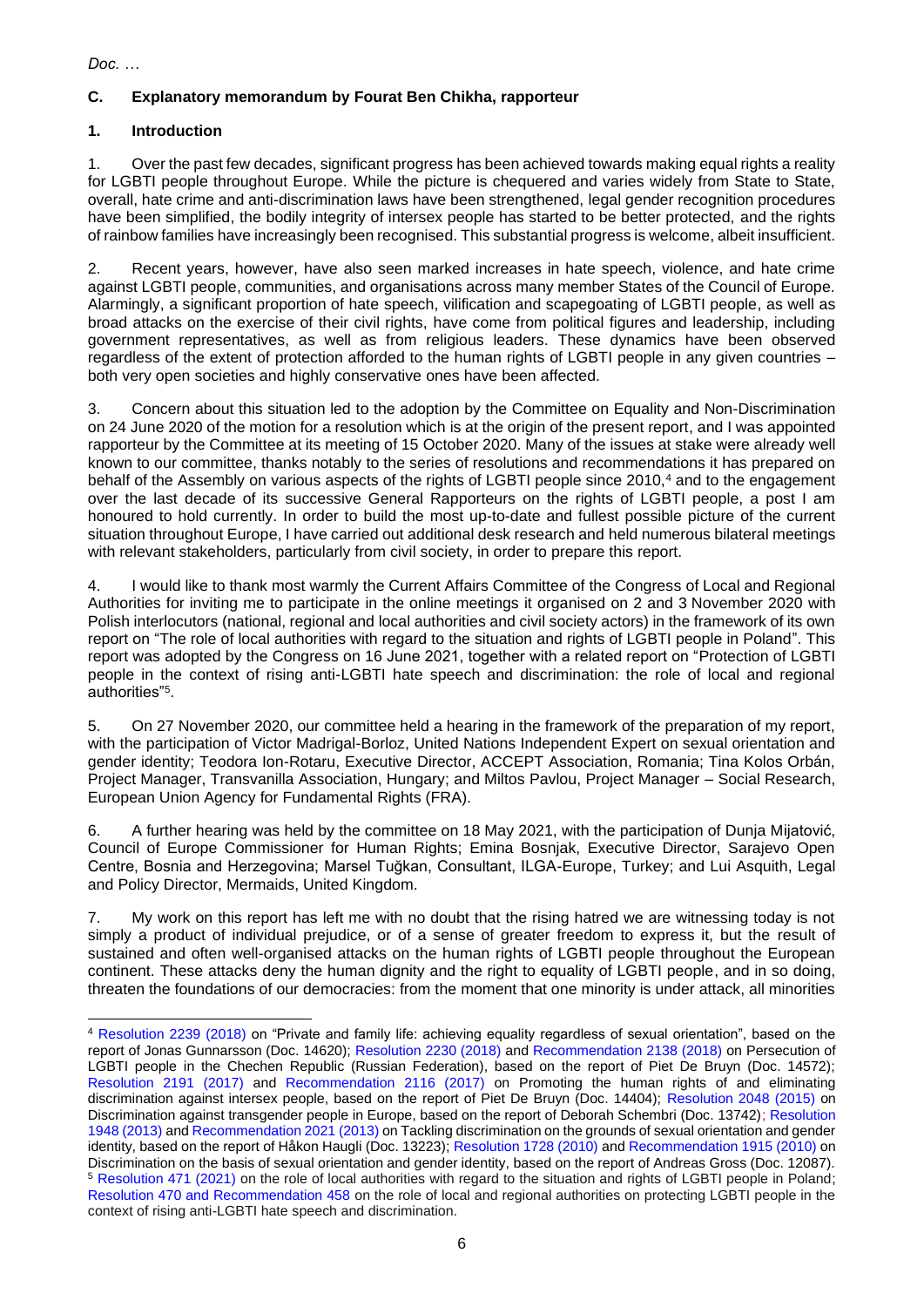are under attack. The significant advances achieved in recent years are today under threat, and it is crucial to react quickly to prevent further backsliding and turn the tide around.

#### **2. Heteronormativity, heterosexism, cisgenderism and anti-gender and gender critical movements**

8. In this report, I frequently use the terms homophobia, biphobia, transphobia and intersexphobia. They correspond to many phenomena that can be observed in our societies, and make clear who is the target of hostile sentiments or discourse or of hateful offences committed. However, they also tend to suggest that such hatred is only a question of individual psychology (fear). As such, they fail to capture the structural ways in which our societies manufacture this hate, and they marginalise important forms of discrimination experienced by LGBTI people, which I outline briefly below.<sup>6</sup>

9. As the United Nations Independent Expert, Victor Madrigal-Borloz, underlined at our hearing on 27 November 2020, the idea that LGBT lives are somehow antisocial, disordered and sinful has carved deep grooves in the consciousness of societies throughout the world. Even though these ideas are being dismantled, their persisting influence can still be seen in the thinking of significant proportions of the population.<sup>7</sup>

10. Western patriarchal societies have traditionally been built around the notion of hegemonic masculinity: all people are divided into two, unequal, "complementary" groups: the penetrators and the penetrated, who are considered as debased. Virile men are ranked as hierarchically superior to women in this social order, and men deemed insufficiently masculine are relegated to the (inferior) female, feminine category. Everyone is moreover automatically assumed to be heterosexual and cisgender.<sup>8</sup>

11. These artificial social constructs are well known to feminists: they oppress women and are at the heart of persisting gender inequalities and gender-based violence. <sup>9</sup> Equally importantly, however, they set up an opposition between heterosexual and homosexual or bisexual people, and between cisgender and transgender or non-binary people; both groups, and indeed anyone whose sexual orientation, gender identity, gender expression or sex characteristics challenge binary norms, can still often be considered as abnormal, antisocial, and by definition inferior.

12. Heteronormative, heterosexist societies, as described above, collectively stifle the identities and realities of all those who challenge the established sex and gender hierarchy – although this order only works in favour of masculine, cisgender men and the individuals they choose to protect. This is why the fights for women's rights and the rights of LGBTI people are so closely linked. The prevailing social order designates as shameful the bodies of intersex persons who do not conform to the binary male/female paradigm, <sup>10</sup> and the sexual orientation, gender identity and gender expression of everyone who does not fit the heterosexist norm. Even in societies which have repealed many of the discriminatory laws that are the legal manifestations of heteronormativity and have enacted legislation designed to better protect the rights of LGBTI people, persons who do not hide the fact that they are LGBTI continue to be targets for insult and attack. In the United Kingdom, for example, 99% of pupils hear "gay" used as a term of abuse in schools, and "*pédé*" ("faggot") is the most common insult in French schools.<sup>11</sup>

13. There is a direct link between heteronormativity and heterosexism, on the one hand, and the growing anti-gender and gender-critical movements that are examined further below, on the other. Anti-gender and gender-critical movements, which are well-funded and share common patterns, strategies and language,<sup>12</sup> ignore the fundamental human rights issues at stake – the fight for recognition and equal rights – and wrongly

<sup>6</sup> See Fraïssé C. (ed.) (2011), *L'homophobie et les expressions de l'ordre hétérosexiste*, Coll. Psychologies, Presses Universitaires de Rennes, Rennes. The first recorded use of the term "heteronormativity" was in Warner M. (1991), "Fear of a Queer Planet", *Social Text* No. 21, pp. 3-17.

<sup>7</sup> Victor Madrigal-Borloz, United Nations Independent Expert, committee hearing, 27 November 2020.

<sup>&</sup>lt;sup>8</sup> This assumption has also strongly influenced medicalised approaches to intersex people's bodies. See the report of Piet De Bruyn, Promoting the human rights of and eliminating discrimination against intersex people (Doc. 14404), chapter 4.1. <sup>9</sup> The Council of Europe Convention on preventing and combating violence against women and domestic violence (Istanbul Convention) [\(CETS No.](https://www.coe.int/en/web/conventions/full-list/-/conventions/rms/090000168008482e) 210) recognises that violence against women is a manifestation of the historically unequal power relations between women and men and recognises the structural nature of violence against women as gender-based violence (see the preamble to the convention).

<sup>&</sup>lt;sup>10</sup> See the report of Piet De Bruyn, Promoting the human rights of and eliminating discrimination against intersex people (Doc. 14404).

<sup>&</sup>lt;sup>11</sup> Bartram F. (2019), [Ten steps to tackling homophobic, biphobic and transphobic language in your school,](https://www.stonewall.org.uk/resources/ten-steps-tackling-homophobic-biphobic-and-transphobic-language-your-school) Stonewall Education Guides, Stonewall, London; Beaulieu B. (2021), "*Comment devient-on homophobe?*", programme presented by Ali Rebeihi, France Inter, 27 May 2021.

<sup>12</sup> Council of Europe Commissioner for Human Rights Dunja Mijatović, committee hearing, 18 May 2021; EPF (2021), [Tip](https://www.epfweb.org/sites/default/files/2021-06/Tip%20of%20the%20Iceberg%20June%202021%20Final.pdf)  [of the iceberg: Religious extremist funders against human rights for sexuality and reproductive health in Europe,](https://www.epfweb.org/sites/default/files/2021-06/Tip%20of%20the%20Iceberg%20June%202021%20Final.pdf) 2009- 2018, Brussels.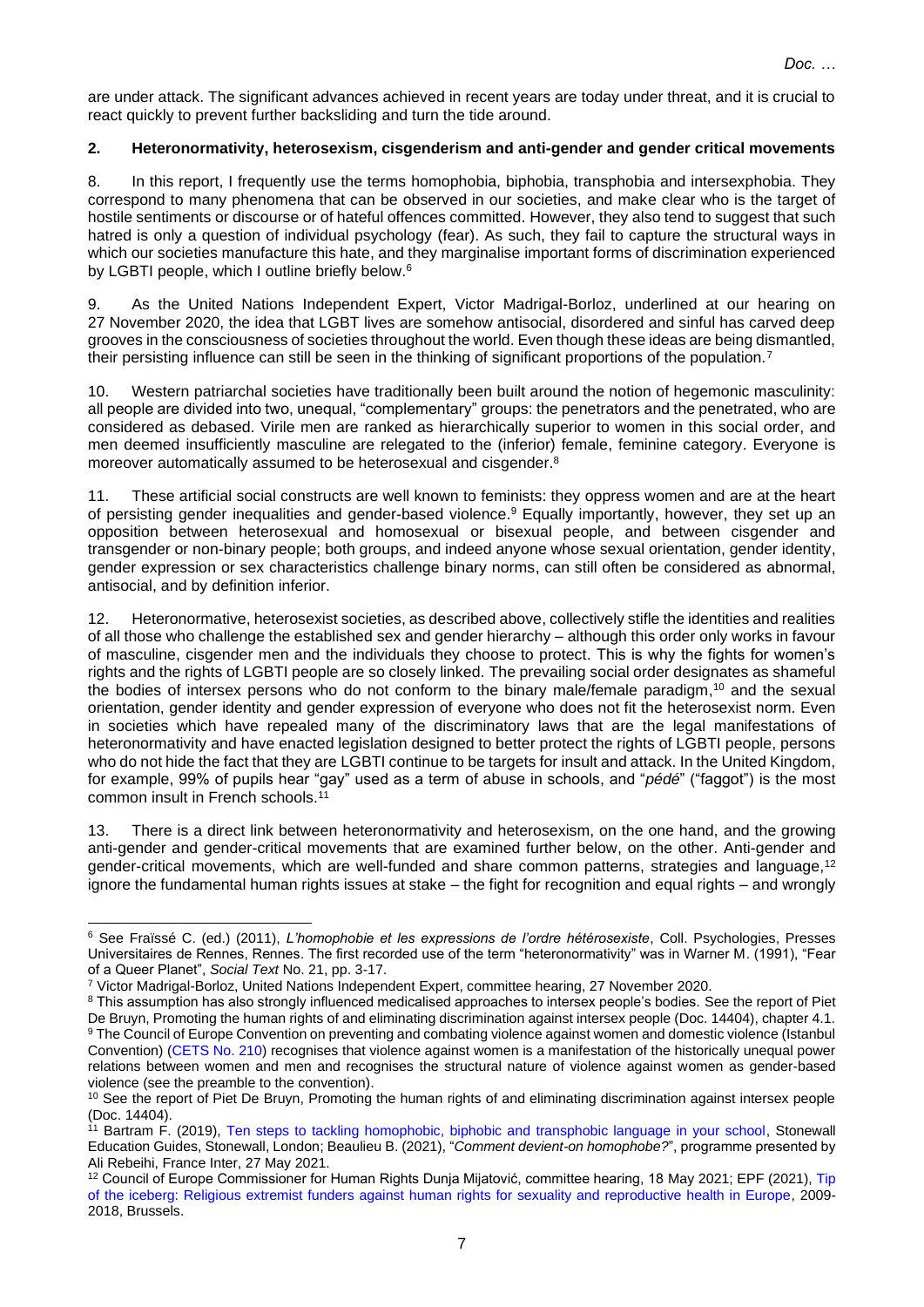characterise efforts to deconstruct deeply harmful gender stereotypes in our societies as so-called "gender ideology".

14. Whatever their motivations, these movements work to maintain unequal gender relations in the name of "tradition", "family values", "Christian values", or a so-called "natural order". Attacks on abortion, access to contraception, comprehensive sexuality education, same-sex marriage, gender, legal gender recognition, access to transition-related medical care, trans and intersex persons' participation in sport, and ratification and implementation of the Istanbul Convention all form part of this agenda<sup>13</sup> – which, by maintaining or exacerbating inequalities, directly violates women's, children's and LGBTI people's human rights. The growing expressions of hatred against LGBTI people that we are witnessing in Europe today must be understood not merely as individual acts, but as part of this broader dynamic which is also harming women and children.

# **3. Anti-gender rhetoric and hate speech**

15. Explicitly anti-LGBTI hate speech increased in 2020 in Europe. The trend of politicians verbally attacking LGBTI people is reported to have grown significantly in this period in countries including Albania, Azerbaijan, Bosnia and Herzegovina, Bulgaria, the Czech Republic, Estonia, Finland, Hungary, Italy, Latvia, the Republic of Moldova, North Macedonia, Poland, the Russian Federation, the Slovak Republic and Turkey, as well as in Kosovo\* . Religious leaders also propagated hate-speech in Belarus, Greece, the Slovak Republic, Turkey and Ukraine, many of them directly blaming LGBTI people for Covid-19.<sup>14</sup>

16. Hate messages targeting LGBTI people are also disseminated through the media, internet, video games and music. Hate speech is reported to have risen on social media in Belgium, Bulgaria, Croatia, the Czech Republic, Malta, Montenegro, the Russian Federation and Turkey in the past year, and in the general media in Slovenia and Ukraine. It remains an ongoing issue in Georgia, Ireland, Netherlands, North Macedonia, Portugal, Romania, the Slovak Republic, Spain and the United Kingdom. 15

17. Anti-LGBTI hate speech is often closely entwined with broader anti-gender discourse, which has spread throughout Europe and the world in recent years.<sup>16</sup> On our continent, it has been highly visible in opposition to efforts to achieve greater recognition of same-sex partnerships. Examples include the three-year campaign for a referendum to ban same-sex marriage in the Romanian constitution and the campaigns against recognising same-sex marriage in Slovenia and Croatia.<sup>17</sup> Such discourse was also at the heart of demonstrations against the introduction of same-sex marriage in France in 2013 and the recognition of civil unions in Italy in 2016.<sup>18</sup> It has also been at the heart of attacks on trans people's rights, notably in the United Kingdom, as discussed further below.

18. Such rhetoric tends to question the very existence of gender as a category of protection under international human rights law, and to reject the notion that gender is a social construct, distinct from (biological) sex and not based on a binary. Yet these features are crucial to understanding the lived reality of gender diverse, non-binary and trans persons, as well as to understanding sexual and reproductive rights. They are also closely linked to notions of power and control over the bodies of persons who have wombs.<sup>19</sup>

19. Public debate surrounding the ratification of the Istanbul Convention that has occurred in several Council of Europe member States in recent years has often reflected these dynamics. Bulgaria is a noteworthy example. During debates on ratification of the convention, misleading narratives were massively propagated, which have been harmful to both women, children and LGBTI people. Since the Constitutional Court found in a majority ruling that the Istanbul Convention was not in conformity with the country's constitution, women's rights defenders, NGOs working with victims of violence against women, and LGBTI individuals and organisations in Bulgaria have faced smear campaigns, hate speech in the media, cuts in funding and physical attacks.<sup>20</sup> Similar dynamics – again, harmful to both women's and LGBTI people's rights – have led to the Slovak Parliament's repeated refusal to ratify the convention. The unilateral decision of the President of Turkey

<sup>13</sup> Datta N. (2018), *"Restoring the Natural Order": The religious extremists' vision to mobilize Euroepan societies against human rights on sexuality and reproduction*, EPF, Brussels, p. 35.

<sup>\*</sup> Throughout this text, all reference to Kosovo, whether to the territory, institutions or population shall be understood in full compliance with United Nations Security Council Resolution 1244 and without prejudice to the status of Kosovo.

<sup>&</sup>lt;sup>14</sup> ILGA-Europe (2021), Annual Review on the Human Rights Situation of Lesbian, Gay, Bisexual, Trans and Intersex People in Europe and Central Asia, Brussels, 2021, p. 7.

 $15$  Ibid.  $16$  Ibid.

<sup>17</sup> Teodora Ion-Rotaru, Executive Director, ACCEPT Association, committee hearing, 27 November 2020.

<sup>18</sup> Gunnarsson J, Private and family life: achieving equality regardless of sexual orientation, Doc. [14620,](https://pace.coe.int/en/files/25048/html) para. 16.

<sup>19</sup> Victor Madrigal-Borloz, United Nations Independent Expert, committee hearing, 27 November 2020.

<sup>&</sup>lt;sup>20</sup> Council of Europe Commissioner for Human Rights Dunja Mijatović, [Report](https://rm.coe.int/report-on-the-visit-to-bulgaria-from-25-to-29-november-2019-by-dunja-m/16809cde16) following her visit to Bulgaria from 25 to 29 November 2019, CommDH(2020)8, paragraphs 53-57; ILGA-Europe (2021), p. 35.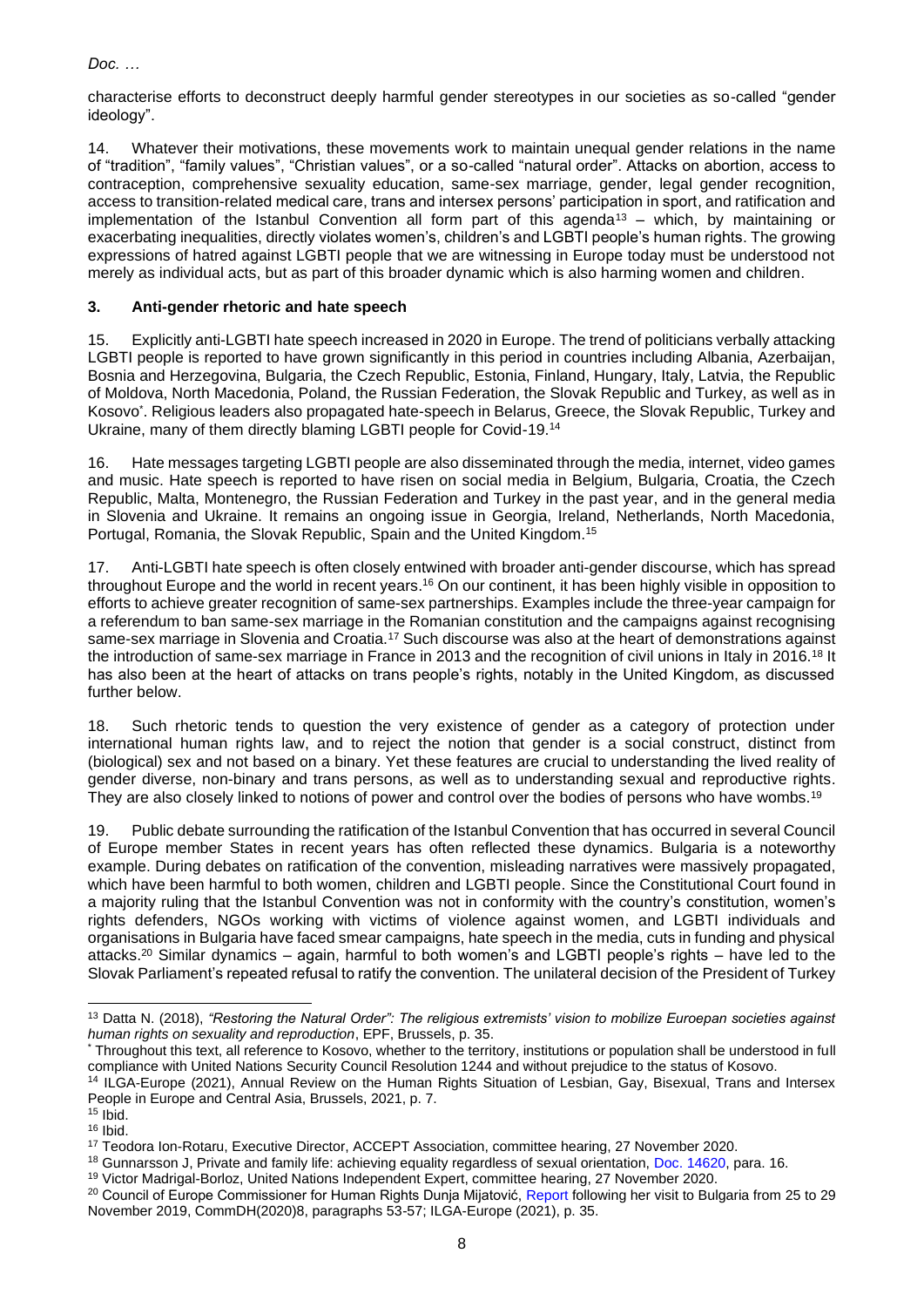in March 2021 to withdraw from the Istanbul Convention (which is currently being contested before the Turkish courts) can also be understood as part of this trend.

## **4. Instrumentalisation of anti-gender rhetoric and hate speech for political purposes**

20. As the United Nations Independent Expert emphasised at our hearing on 27 November 2020, messages of hatred against LGBT persons in public debate, demonstrations and any part of public space are becoming worryingly the norm in vast areas of Europe. Such rhetoric has acquired legitimacy and political acceptance, and populism espousing it is achieving positive results in electoral processes. This gives considerable credit to offensive messages calling for the suppression of non-heteronormative sexual orientations and noncisnormative gender identities, and for the limitation of the human rights of LGBTI persons.<sup>21</sup>

21. In Poland, politicians have signed up to homophobic so-called "family charters", and around one hundred local and regional councils have adopted 'anti-LGBTI-ideology' declarations (these council areas are frequently referred to as "LGBT-free zones") or "family charters". The debates preceding their adoption frequently include aggressive and discriminatory language and depict support for the rights of LGBTI people as propaganda that is harmful to children and that seeks to undermine traditional Polish values.<sup>22</sup> The European Commission has expressed concern that these declarations may violate EU non-discrimination law. In the face of the authorities' failure to respond adequately to its repeated requests for information on this matter, the Commission launched infringement proceedings against Poland on 15 July 2021. 23

22. Hate speech against LGBTI people has been employed at the highest political levels, exploiting prejudice for political gain. During the 2020 presidential campaign, the incumbent candidate (who was ultimately re-elected) expressly denied LGBTI people's dignity, equality and humanity, stating, "They try to tell us that [LGBTI] people are people but it is an ideology", and referring to so-called "LGBTI ideology" as an "ideology of evil".<sup>24</sup>

23. As public debate around LGBTI equality becomes increasingly politicised, some actors observe that the main purpose of adopting "anti-LGBTI-ideology" declarations or "family charters" is to show support for the governing party.<sup>25</sup> Yet such declarations, by their very nature, deny LGBTI people's right to exist, and deprive them of a safe space. They are a blatant violation of human dignity and equality and directly threaten the rule of law and our democracies, which depend on societies in which everyone feels welcome and protected and able to play an active role. Moreover, they harm individuals who need our support.

24. As I noted in my public statement on this subject in June 2020, politicians cannot sit idly by while members of our societies are singled out for attack, stigmatised and dehumanised: we must be uncompromising in our rejection of homophobia, transphobia, biphobia and intersexphobia, and we must call such hatred out whenever we see it. Instead of promoting hatred, I called on all Polish politicians to support stronger anti-hate and anti-discrimination legislation in Poland, and to ensure that it is effectively applied.<sup>26</sup>

25. I find it deeply worrying that the rights of LGBTI people are being politicised and instrumentalised in such a way. I welcome the fact that some municipal, local and regional authorities have revoked anti-LGBTI declarations or charters they had previously adopted – in some cases due to decisions by international counterparts to cease providing funding to these authorities –, and dozens of others that have been lobbied to adopt such texts have rejected them, with some having instead signed declarations against homophobia.

26. The Council of Europe Commissioner for Human Rights emphasised during our hearing of 18 May 2021 that her monitoring work in a number of other countries revealed a clear manipulation of anti-LGBTI prejudice for short-term political gain, notably in electoral contexts.

27. In Armenia in 2018, two anti-LGBTI legislative proposals were introduced in the parliament, one proposing to make it a criminal offence for persons of the same sex to kiss in public, and the other proposing to make it an administrative offence to "propagate non-traditional sexual relations [defined as including homosexual relationships] amongst children". The Commissioner expressed concern that such bills may be "designed to stoke anti-LGBTI sentiments as an element of rivalry between opposing political groups", that

<sup>21</sup> Victor Madrigal-Borloz, United Nations Independent Expert, committee hearing, 27 November 2020.

<sup>&</sup>lt;sup>22</sup> Congress of Local and Regional Authorities of Europe, Report, "The role of local and regional authorities with regard to the situation of LGBTI people in Poland", [CG\(2021\)40-19,](https://search.coe.int/congress/pages/result_details.aspx?objectid=0900001680a287d7) Appendix, Fact-finding visit, paragraph 16 and sources cited therein; for a map of the authorities concerned, see the online [Atlas of Hate.](https://atlasnienawisci.pl/)

<sup>&</sup>lt;sup>23</sup> European Commission, "EU founding values: Commission starts legal action against Hungary and Poland for violations [of fundamental rights of LGBTIQ people"](https://ec.europa.eu/commission/presscorner/detail/en/ip_21_3668), Brussels, 15 July 2021.

 $24$  Ibid.

 $25$  Ibid.

<sup>&</sup>lt;sup>26</sup> "Poland: 'stop the rhetoric of hate against LGBTI people' says PACE General Rapporteur", [statement,](https://pace.coe.int/en/news/7934/poland-stop-the-rhetoric-of-hate-against-lgbti-people-says-pace-general-rapporteur) 25 June 2020.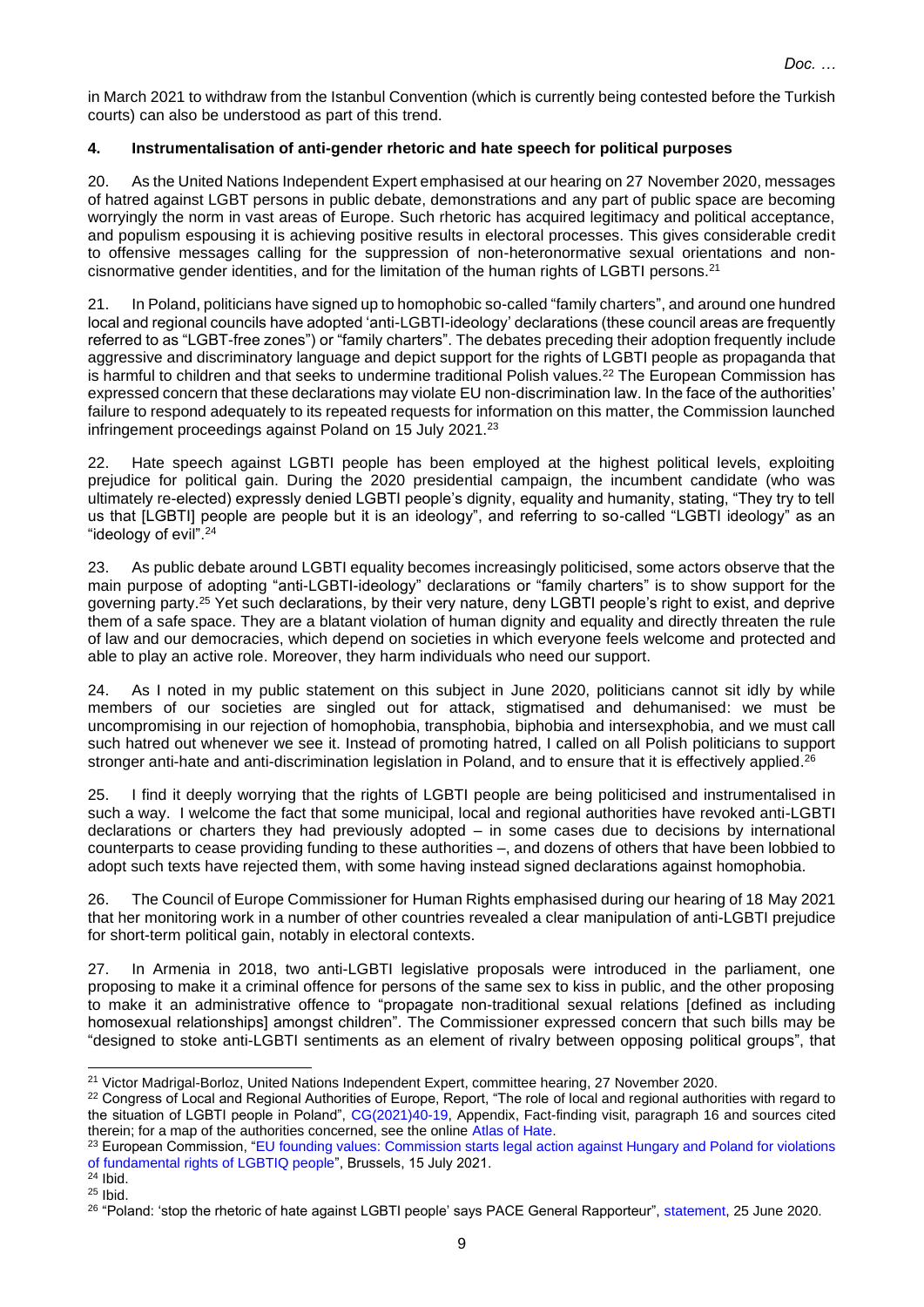they were "likely to be instrumentalised to the detriment of the rights of the LGBTI community" and that they would distract from other core human rights issues that the country needed to tackle.<sup>27</sup> The situation of LGBTI people in Armenia, as well as in Azerbaijan and Georgia, is being examined in more detail by my colleague Mr Lacroix.

28. In the Republic of Moldova, hate speech from high-level politicians and religious and community leaders was reported to the Commissioner in 2019. It reportedly intensified around electoral periods and was aggravated by hate speech originating from, or spread by, the media. LGBTI people in the Republic of Moldova have been frequent targets of virulent forms of this hate speech. Neither the authorities nor the media have made strong efforts to tackle it, and the legal framework against hate speech is weak. The Commissioner urged the Moldovan authorities to enact stronger legislative provisions against anti-LGBTI hate speech, give greater powers in this field to the national equality body. and take ownership and responsibility for tackling this human rights issue.<sup>28</sup>

29. Much hate speech occurs online, especially on social media. Leaving a vacuum regarding hate speech on social media amounts to condoning hateful language and incitement, in violation of the European Convention on Human Rights<sup>29</sup> – yet LGBTI organisations are subjected to it constantly, without redress. Social media companies have begun to see that it is in their interest to avoid their platforms being used to incite hate, discrimination or violence, and they respond to government culture. As the Commissioner for Human Rights underlined at our hearing of 18 May 2021, decision-makers have a responsibility to create and set the obligations that social media companies must meet, and the judiciary has a responsibility to enforce them.<sup>30</sup>

30. In countries such as the Netherlands, where progress towards LGBTI equality is well advanced and public attitudes are LGBTI-friendly, homonationalism is used by extreme right parties to advance a racist agenda. They stigmatise minority groups and single out Muslims, in particular, as homophobic and reactionary – casting all Muslims as necessarily harbouring anti-LGBTI hatred, as if all white, western Christians were LGBTI-friendly. While the specific levers pulled here are very different from those described earlier, homonationalism is not only racist but also instrumentalises LGBTI people and their rights to advance a political agenda based on hate. Using such rhetoric harms the national, ethnic and religious groups targeted while remaining totally indifferent to the impact on LGBTI people themselves.

31. The inescapable conclusion is, in the words of the Commissioner at our hearing of 18 May 2021, that political leaders across large parts of Europe are failing in their responsibility to educate, combat stereotypes and work actively for acceptance. Instead, prejudice against LGBTI people is being used to advance harmful political agendas and interests, to the detriment of and with total disregard for LGBTI people's rights. LGBTI people are, quite simply, being treated by these movements as undeserving of respect and equal dignity as human beings.

32. This cannot be tolerated. Political leaders and public authorities must vigorously challenge the dehumanisation of LGBTI people, and not leave this burden solely to civil society. They must refrain from engaging in hate speech themselves, and take a prompt, firm and public stance against all hate speech targeting LGBTI persons, including LGBTI activists, ensuring also that all such incidents are effectively investigated and prosecuted. They must also ensure that effective legislation is in place, allowing for such action to be taken (see below).

## **5. Growing difficulties in enacting legislation to promote equality, and rollbacks in legislation previously enacted**

33. As the Commissioner for Human Rights has emphasised, a strong legislative framework is even more important when the political and societal climate is hostile. Yet there are still significant gaps in the legal protection of LGBTI people in Europe, whether as concerns hate speech laws, aggravating circumstances for criminal offences, the recognition of same-sex partnerships or marriage or legal gender recognition.<sup>31</sup>

34. The European Commission against Racism and Intolerance (ECRI) has published a factsheet setting out a current snapshot of the standards that should be met in these fields, based on its monitoring work to date and other key Council of Europe standards, including the European Convention on Human Rights and relevant case-law of the European Court of Human Rights, as well as the Assembly's adopted texts. Despite vital steps

<sup>&</sup>lt;sup>27</sup> Council of Europe Commissioner for Human Rights Dunja Mijatović, [Report](https://rm.coe.int/report-on-the-visit-to-armenia-from-16-to-20-september-2018-by-dunja-m/168091f9d5) following her visit to Armenia from 16 to 20 September 2018, CommDH(2019)1, paragraphs 102-103 and 106.

<sup>&</sup>lt;sup>28</sup> Council of Europe Commissioner for Human Rights Dunja Mijatović[, Report](https://rm.coe.int/report-on-the-visit-to-moldova-from-9-to-13-march-2020-by-dunja-mijato/16809ed0e4) following her visit to the Republic of Moldova from 9 to 13 March 2020, CommDH(2020)10, paragraphs 75-84, and sources cited therein.

<sup>29</sup> See notably *Beizaras and Levickas v. Lithuania*, application no. [41288/15,](https://hudoc.echr.coe.int/eng#{%22appno%22:[%2241288/15%22]}) judgment of 14 January 2020.

<sup>30</sup> Council of Europe Commissioner for Human Rights Dunja Mijatović, and Lui Asquith, committee hearing, 18 May 2021.

<sup>31</sup> Council of Europe Commissioner for Human Rights Dunja Mijatović, committee hearing, 18 May 2021.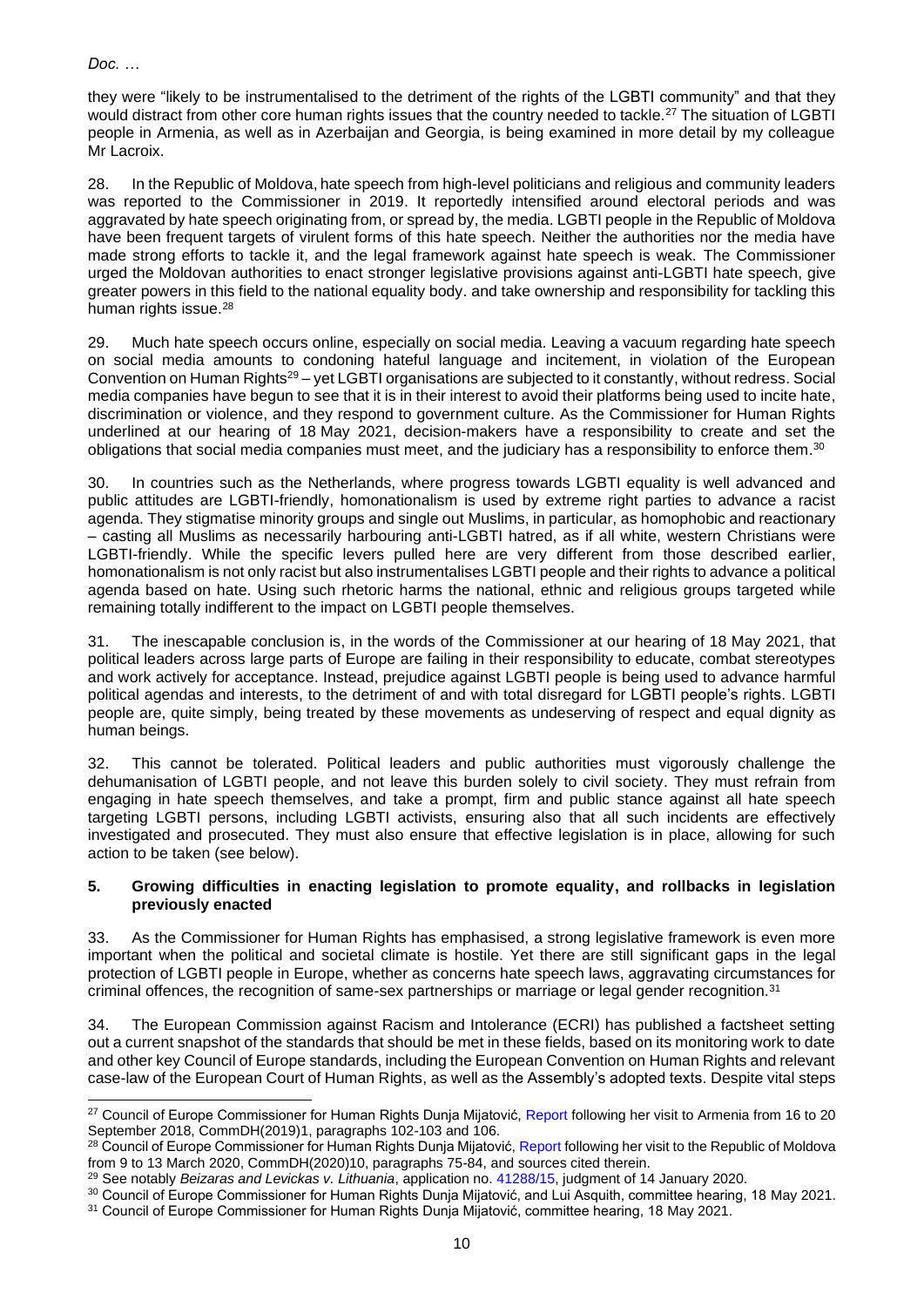forward over the past decades, progress nonetheless remains to be made throughout Europe, to greater or lesser degrees, on legislative provisions to combat hate and prevent discrimination against LGBTI people.<sup>32</sup>

35. Bringing efforts to enact such laws to fruition appears however to be becoming increasingly difficult, and in some cases, progress previously made has been reversed. Here I would like to draw attention to just three examples; many others could however be cited. I examine in a separate section below specific setbacks currently being faced by trans, non-binary and genderqueer people, including some intersex people.

36. In Italy, draft legislation intended inter alia to strengthen hate crimes legislation by extending the grounds expressly covered to include sex, gender, sexual orientation, gender identity and disability, approved by the lower house of parliament in November 2020, has been blocked in the Senate since then. The text has been the subject of heated public and political debates, including homophobic or transphobic discourse.<sup>33</sup>

37. In Lithuania, attempts have been made to grant legal recognition to same-sex couples since 2015, but without success. A new gender-neutral partnership bill introduced on 21 May 2021 was sent back to its authors for revision and will not be re-examined for several months; a week earlier, a rally in favour of "traditional family values" was held in Vilnius, reportedly drawing several thousand people. In parallel, numerous legislative initiatives aiming to restrict the rights of LGBTI people have been registered over the past years, including proposed amendments to exclude rainbow families from the constitutional notion of the family. Lithuania also still has in place an "anti-LGBTI-propaganda" law (see further next section).<sup>34</sup>

38. In Hungary, a series of laws deeply harmful to the rights of LGBTI people have been adopted over the past year. In addition to the anti-trans legislative amendments adopted in spring 2020 (see below), the parliament enacted a law in December 2020 that will strip people of the right to adoption unless they are married (which is impossible for same-sex couples in Hungary). It also made constitutional amendments restricting children's gender identity to their sex assigned at birth, requiring an upbringing based on Hungary's "Christian culture", and institutionalising a heteronormative definition of the family. At the request of the Assembly's Monitoring Committee, the Venice Commission examined these amendments in a recent opinion. It expressed concern, inter alia, at the lack of public consultation on the amendments; at their adoption during a state of emergency; at the political instrumentalisation of the constitution; and at the clear or potential discriminatory effect of several amendments on grounds of sexual orientation or gender identity.<sup>35</sup> On 15 June 2021, amendments were enacted to a series of laws, introducing a ban on the "portrayal and the promotion of gender identity different from sex at birth, the change of sex and homosexuality" for persons under 18. All of these changes have been introduced during periods when Covid-19-related restrictions on public gatherings have made it impossible to hold public protests.<sup>36</sup> They are contrary to international human rights standards, including judgments of the European Court of Human Rights and Assembly resolutions, and amount to systematic attacks on the rights of LGBTI people. On 15 July 2021, the European Commission announced that it was launching infringement proceedings against Hungary concerning possible breaches of several articles of the Treaty on European Union and Article 2 of the Charter of Fundamental Rights, guaranteeing equality and the protection of human rights.<sup>37</sup> Shortly afterwards, on 21 July 2021, the prime minister of Hungary however announced his intention to call a referendum inviting Hungary's population to express its approval of the latest changes. The questions he proposed to submit to a referendum are moreover reportedly highly tendentious: for example, whether voters would be asked whether they "approve of schools talking to children about sexuality without their consent", or whether they support the "promotion of sex-change treatments for minors".<sup>38</sup>

<sup>&</sup>lt;sup>32</sup> European Commission against Racism and Intolerance (ECRI)[, Factsheet](https://www.coe.int/en/web/european-commission-against-racism-and-intolerance/factsheet-lgbti) on LGBTI issues, Strasbourg, 1 March 2021; [Compilation](https://rm.coe.int/5th-cycle-ecri-recommendations-on-lgbt-issues/16809e7b66) of ECRI country reports recommendations pertaining to LGBT persons (fifth monitoring cycle).

<sup>33</sup> *Disegno di legge S. 2005*, *Contrasto della discriminazione o violenza per sesso, genere o disabilità* ("*Ddl Zan*").

<sup>&</sup>lt;sup>34</sup> LGL, ["Gender-Neutral Partnership Proposal Meets Failure During its First Reading in Seimas"](https://www.lgl.lt/en/?p=24059), 2 June 2021; "Lithuanian [MPs Register Bill to Allow Same-sex Partnership"](https://www.lgl.lt/en/?p=8936), 25 March 2015; ["Four Homophobic Legislative Initiatives on Lithuanian](https://www.lgl.lt/en/?p=18335)  [Parliament's Autumn Agenda"](https://www.lgl.lt/en/?p=18335), 19 September 2017; ["Lithuanian Parliament Proceeds with Banning Same-Sex Couples](https://www.lgl.lt/en/?p=14084)  [from Constitutional Concept of Family Life"](https://www.lgl.lt/en/?p=14084), 28 June 2016; ["Protection of minors, or censorship of LGBT content?"](https://www.lgl.lt/en/?p=20809), 29 October 2018.

<sup>35</sup> European Commission for Democracy through Law (Venice Commission), Opinion on the constitutional amendments [adopted by the Hungarian Parliament in December 2020,](https://venice.coe.int/webforms/documents/?pdf=CDL-AD(2021)029-e) adopted at the 127 meeting of the Venice Commission (Venice and online, 2-3 July 2021), CDL-AD(2021)029.

<sup>36</sup> Amnesty International, ["Hungary: Hungarian Parliament must reject amendments](https://www.amnesty.org/en/documents/eur27/3353/2020/en/) further undermining the rights of LGBTI [people"](https://www.amnesty.org/en/documents/eur27/3353/2020/en/), EUR 27/3353/2020; ILGA Europe, ["Hungarian parliament's proposed amendments censoring public](https://ilga-europe.org/resources/news/latest-news/hungarian-parliaments-proposed-amendments-censoring-public-communication)  [communication about LGBTI people violates EU law"](https://ilga-europe.org/resources/news/latest-news/hungarian-parliaments-proposed-amendments-censoring-public-communication), 11 June 2021; see also my statement of 16 June 2021, "Hungary: [PACE General Rapporteur denounces new legislation as 'part of a concerted attack on LGBTI people by the authorities'"](https://pace.coe.int/en/news/8351/hungary-pace-general-rapporteur-denounces-new-legislation-as-part-of-a-concerted-attack-on-lgbti-people-by-the-authorities-). 37 European Commission, "EU founding values: Commission starts legal action against Hungary and Poland for violations [of fundamental rights of LGBTIQ people"](https://ec.europa.eu/commission/presscorner/detail/en/ip_21_3668), Brussels, 15 July 2021.

<sup>38</sup> Komitid, ["Viktor Orbán convoque un référendum sur la loi anti LGBTI+ critiquée par Bruxelles"](https://www.komitid.fr/2021/07/21/viktor-orban-convoque-un-referendum-sur-la-loi-anti-lgbt-critiquee-par-bruxelles/), 21 July 2021.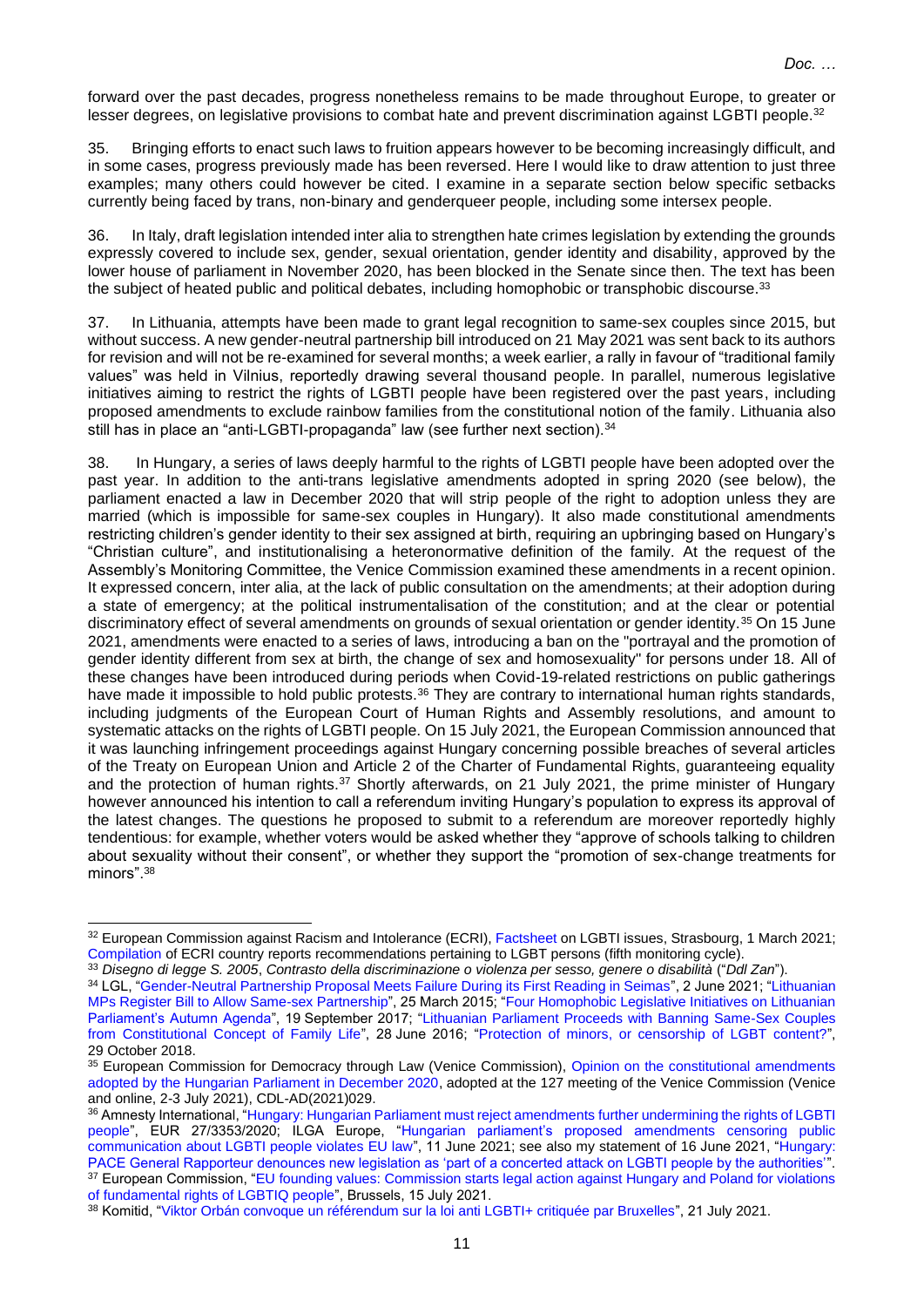## **6. Freedoms of expression, association and assembly**

39. Amongst policies and measures that are directly harmful to the equality and rights of LGBTI people, I also wish to mention a range of restrictions and attacks on the freedoms of expression, association and assembly.

40. So-called anti-LGBTI-propaganda" laws, which the Assembly already condemned in its [Resolution 1948](https://pace.coe.int/en/files/20010)  [\(2013\)](https://pace.coe.int/en/files/20010) "Tackling discrimination on the grounds of sexual orientation and gender identity", remain in force in the countries concerned – and, as noted above, new such provisions have just been adopted by the Hungarian parliament. These laws are promoted on the basis that they protect minors. Yet by preventing access to objective information on sexual orientation, gender identity and expression and sex characteristics, they place young people at far greater risk of harm, and do nothing to break down stigma and create a more open, accepting society. The European Court of Human Rights has moreover found such legislation to be in violation of Article 10 and Article 14 in conjunction with Article 10 of the European Convention on Human Rights.<sup>39</sup>

41. Measures that seek to limit or prevent children's access to books presenting non-heteronormative families, or to eliminate all discussion of gender at all levels of education, are similarly harmful. 40

42. In the heteronormative context described above, many LGBTI people internalise shame from an early age and seek to make themselves invisible for as long as they can. Pride events can only be fully understood against this background, as a direct outcome of the shame imposed on LGBTI people and the stigma bred over long periods by heteronormative, heterosexist societies; they are not about imposing a world view but represent a crucial means for LGBTI people to reclaim the space and the dignity that the prevailing social order still denies them.

43. Yet LGBTI people's freedom of assembly continues to be threatened in many European countries. Police do not always provide adequate protection to Pride marches or other events held by LGBTI organisations, leaving LGBTI people exposed to attack, and the authorities in some countries have prosecuted LGBTI people for exercising their right to peaceful assembly. In 2020 alone, ILGA-Europe drew attention to events attacked or disturbed by extremists in Bulgaria; the denial of a permit for a conference in Greece; anti-LGBTI rallies in Poland at which LGBTI activists peacefully protesting the rallies were arrested; several court cases brought in Turkey against peaceful Pride marchers; and a violent attack on the Odessa Pride event in Ukraine. The European Court of Human Rights has repeatedly found bans on Pride marches, as well as failures to protect them from violent attack, to be in breach of the Convention.<sup>41</sup>

44. In Turkey, Pride events were held peacefully for a number of years. However, hostile statements by the President and the media, which have increased since the failed coup attempt in 2016, target LGBTI people and organisations and have encouraged state and local authorities to restrict LGBTI events.<sup>42</sup> The blanket ban imposed on all LGBTI events in Ankara in 2016 meant LGBTI people were unable to hold any events until a court lifted the ban in February 2019. A Pride event organised on METU grounds in May 2019 was violently dispersed by the police. Although the event was peaceful, 22 people were arrested, and are currently facing charges in court. The trial has been delayed several times, obstructing justice and placing an additional burden on those charged. Peaceful student protests at Boğaziçi University in Istanbul in March 2021 were also violently dispersed, and the LGBTI+ student club was forcibly shut down. <sup>43</sup> As a result of such measures and the hostile stance of the authorities, LGBTI people are unable to go out freely on streets, come together, organise marches, or even gather for a film screening.

45. The 2021 Pride season – crowned by August's highly successful WorldPride in Copenhagen and Malmö – again saw freedom of assembly challenged on a number of occasions. While there were some highly welcome developments, such as the successful holding of Sarajevo's third pride event, a number of Pride events faced difficulties. Istanbul's Pride march, for example, was again banned in 2021, for the seventh year running; some of those who nonetheless assembled to march were met with excessive police force, and dozens of people, including journalists, were arrested.<sup>44</sup> The municipality of Bucharest initially sought to

<sup>39</sup> *Bayev and others v. Russia*, application no. [67667/09,](https://hudoc.echr.coe.int/eng#{%22itemid%22:[%22001-174422%22]}) judgment of 20 June 2017.

<sup>40</sup> Povoledo E., "Book ban in Italy spotlights country's struggle on gay rights", *International New York Times*, 14 August 2015; Teodora Ion-Rotaru, Executive Director, ACCEPT Association, committee hearing, 27 November 2020.

<sup>41</sup> See inter alia *Genderdoc-M v. Moldova*, application no. [9106/06,](https://hudoc.echr.coe.int/eng#{%22itemid%22:[%22001-111394%22]}) judgment of 12 June 2012; *Identoba and others v. Georgia*, application no. [73235/12,](https://hudoc.echr.coe.int/eng#{%22docname%22:[%22identoba%22],%22documentcollectionid2%22:[%22GRANDCHAMBER%22,%22CHAMBER%22],%22itemid%22:[%22001-154400%22]}) judgment of 12 May 2015.

<sup>42</sup> Marsel Tuğkan, LGBTI consultant, ILGA-Europe, and Melike Balkan, METU lgbti+ solidarity, Turkey, committee hearing, 18 May 2021.

<sup>43</sup> AFP, [Turkish police detain dozens of student protesters,](https://www.france24.com/en/live-news/20210326-turkish-police-detain-dozens-of-student-protesters) 26 March 2021.

<sup>44</sup> ILGA Europe, ["Police violence and ill treatment against peaceful protestors at Istanbul Pride"](https://ilga-europe.org/resources/rainbow-digest/june-2021#Freedom%20of%20assembly), Rainbow Digest, June 2021.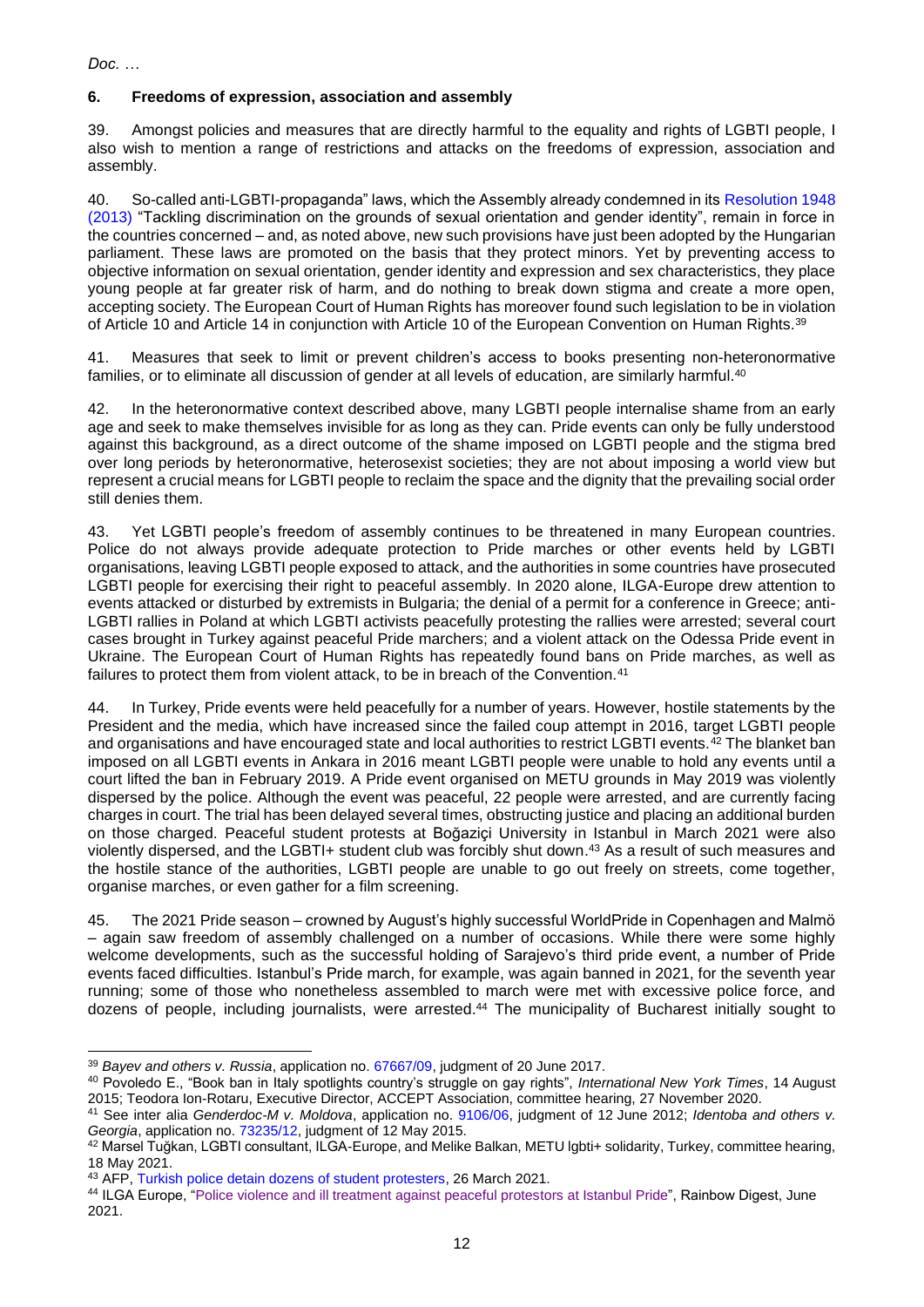relocate the Pride march from its planned route in the city centre, before eventually reversing its decision.<sup>45</sup> Far right groups attempted to disrupt the Odesa Pride march in August, clashing violently with and using tear gas against police who were there to protect it, following similar attacks at the previous year's event.<sup>46</sup> Attacks carried out against Pride events in Tbilisi in July will be covered in the report of my colleague Christophe Lacroix on *Alleged violations of the rights of LGBTI people in the Southern Caucasus*.

46. The situation of LGBTI human rights organisations and defenders across Europe is also worsening. The Council of Europe's Commissioner for Human Rights has identified an emerging pattern of insufficient funding, verbal and physical attacks, restrictions on free expression, judicial harassment and leaks of personal data. The Commissioner will publish a detailed report on these issues in the coming months.<sup>47</sup> Two examples can be cited here: first, "foreign agent" legislation, which has severely impacted the work of LGBTI and other human rights organisations in the Russian Federation, with similar legislation subsequently introduced in Hungary having been struck down by the European Court of Justice; and second, recent attempts to impose VAT on NGOs, including LGBTI organisations, in Bosnia and Herzegovina.<sup>48</sup>

47. Businesses seeking to present an inclusive public image that is supportive of diversity have become increasingly willing to provide sponsorship to LGBTI organisations' events, and the need for such support is all the greater where government funding is scarce. To avoid "pinkwashing" (using LGBTI people as tokens enabling companies to present a false image of diversity and inclusion), companies need to be held responsible throughout the year (not just during the event or initiative they are supporting), to put in place policies, targets and clear actions inside the company to support LGBTI equality, and report publicly on the implementation of these measures, and to respect at all times the principles set out in the United Nations Guiding Principles on Business and Human Rights.

## **7. Attacks on the rights and civil liberties of trans people**

48. Beyond mere rhetoric, anti-gender discourse also underpins policies that clearly run counter to the rights of LGBTI people, and is used to justify discrimination against them. People who are trans, non-binary, genderqueer, genderfluid, agender or of a non-Western gender identity, and those who have a trans history (all of whom I will include here in the term "trans") have come under increasing attack in recent years.

49. The legislative amendments introduced in Hungary in spring 2020 – when a state of emergency had been declared in the context of the country's efforts to combat the Covid-19 pandemic – changed the mutable category of sex/gender to an immutable one. Although this was not framed as targeting trans people or intersex people facing the same issues, the effect has been to introduce a complete ban on their changing their name or obtaining documents reflecting their gender. Yet this had been possible in Hungary since 2004.<sup>49</sup>

50. In other countries where governments have previously acted to protect the rights of LGBTI people more effectively – notably by strengthening criminal codes or anti-discrimination legislation – legislative progress has in many cases stalled. Thus, commitments to simplify access to legal gender recognition, which is crucial for trans and many intersex people, have not been followed through in countries such as Cyprus, Finland, Germany and the United Kingdom, while the practical implementation of existing procedures is reported to have stalled in countries such as Azerbaijan, Georgia, Serbia and Turkey as well as in Northern Ireland.<sup>50</sup> Activists in Denmark, Finland, Norway and Sweden moreover report a backlash against transgender rights, sometimes including physical attacks.<sup>51</sup>

51. In Spain, work began in 2016 on new legislation to facilitate trans people's access to medical care and bodily autonomy, ensure that legal gender recognition is based on self-determination, and make the latter available to people of all ages. All are in line with Assembly [Resolution 2048 \(2015\)](https://pace.coe.int/en/files/21736) and there was overwhelming public support for these changes (98% of responses to a public consultation carried out at the time were in favour) and cross-party support in parliament. However, the legislative process has since been blocked. Extremely hostile anti-trans discourse has recently come from the highest political levels, including

<sup>45</sup> Mutler A., ["Romanian authorities do about-face, allow Bucharest Pride march to take place in heart of city"](https://universul.net/romanian-authorities-do-about-face-allow-bucharest-pride-march-to-take-place-in-heart-of-city/), Universul.Net, 9 August 2021.

<sup>46</sup> RFE/RL Ukrainian Service, ["Ukrainian police clash with far right group at Odesa Pride march"](https://www.rferl.org/a/ukraine-pride-lgbt-odesa-/31432989.html), RFE/RL, 28 August 2021. <sup>47</sup> Council of Europe Commissioner for Human Rights Dunja Mijatović, committee hearing, 18 May 2021.

<sup>&</sup>lt;sup>48</sup> See [Resolution 2362 \(2021\)](https://pace.coe.int/en/files/29020) and the report of my colleague Alexandra Louis, on which it based (Doc. 15205); Emina Bosnjak, Sarajevo Open Centre, committee hearing, 18 May 2021.

<sup>49</sup> Tina Kolos Orbán, Transvanilla Association, Hungary, hearing held on 27 November 2020 by the Committee on Equality and Non-Discrimination. See also my declaration of 22 May 2020, ["Depriving trans and intersex people of legal gender](https://pace.coe.int/en/news/7900/-priver-les-personnes-trans-et-intersexes-en-hongrie-de-la-reconnaissance-juridique-de-leur-genre-est-intolerable-declare-un-rapporteur-general)  recognition [in Hungary is intolerable"](https://pace.coe.int/en/news/7900/-priver-les-personnes-trans-et-intersexes-en-hongrie-de-la-reconnaissance-juridique-de-leur-genre-est-intolerable-declare-un-rapporteur-general).

<sup>&</sup>lt;sup>50</sup> Hugendubel K., presentation on 5 May 2021, Digital event organised under the auspices of the German Presidency of the Council of Europe, "Towards the full recognition of LGBTI rights across Europe".

<sup>51</sup> Panel, "Nordic backlash on transgender rights", 20 August 2021, available a[t https://youtu.be/pyeAoAi-opk](https://youtu.be/pyeAoAi-opk) from 3:10:45.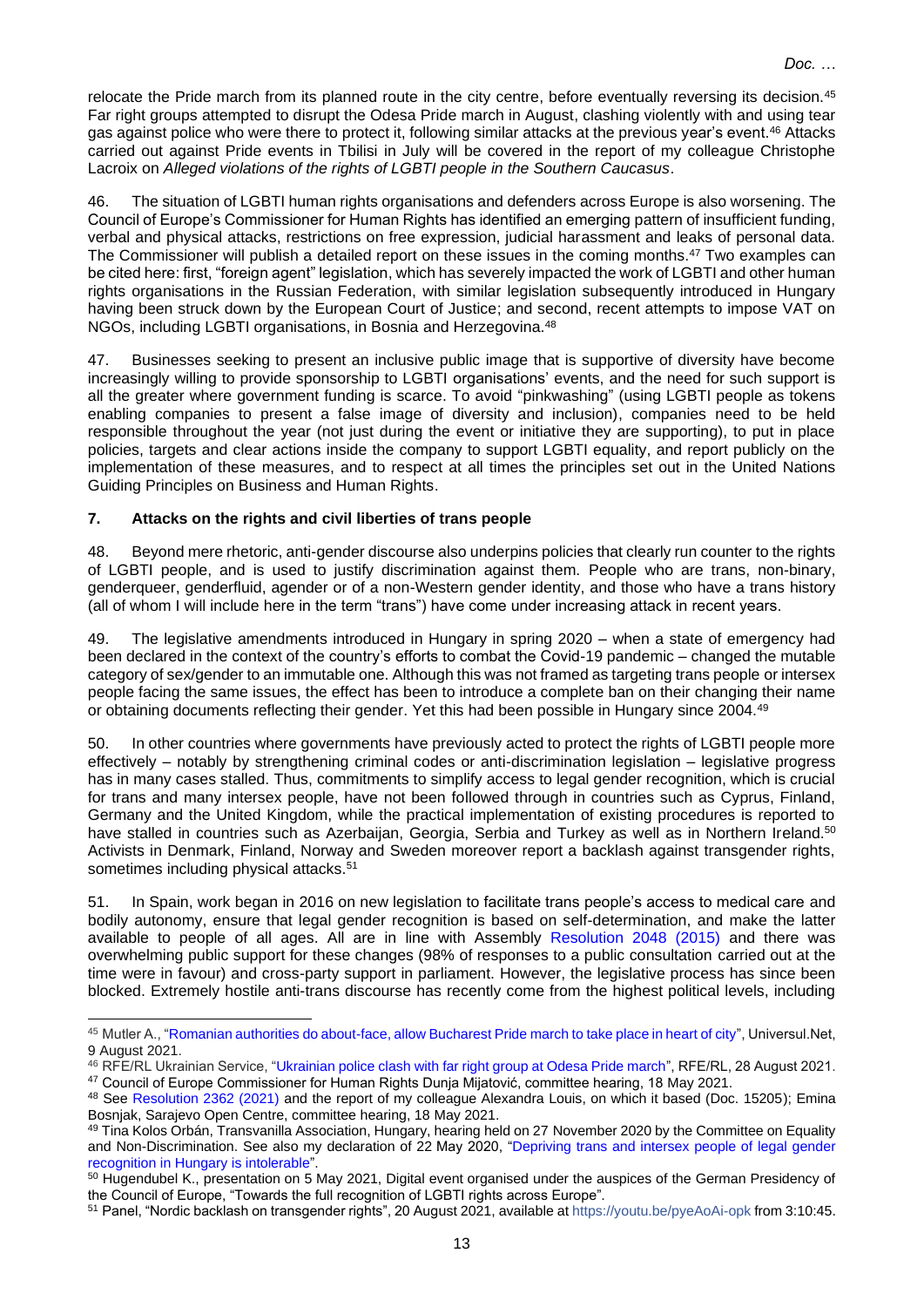the Vice-President of the Spanish government, who described legal gender recognition based on selfdetermination as putting the "identity criteria of 47 million Spaniards at risk".<sup>52</sup> The bill was eventually debated in May 2021, following a hunger strike by 70 trans activists and parents of trans children, but failed to attain the necessary majority, notably because the majority party abstained. Much of the opposition has come from anti-trans feminist movements that portray trans people as a threat to society, and in particular to women, deny the identities of trans and non-binary people, suggest that they cannot be trusted to know who they are, and depict parents who are supportive of their trans children as criminals. Trans activists underline that the hostile discourse from the highest political levels has legitimised violence against trans people and the denial of care. Trans-specific and non-binary organisations have moreover been excluded from political discussions on these matters, although they are the first concerned.<sup>53</sup> On 29 June 2021, the government agreed on a new bill. Activists welcomed the retention of self-determination as the basis for legal gender recognition as well as a number of significant advances that would be retained in this new bill, but regretted that it did not include a number of other provisions important for achieving LGBTI equality. Meanwhile, opposition has continued to be expressed along similar lines to those raised regarding the previous text.<sup>54</sup>

52. In the United Kingdom, anti-trans rhetoric, arguing that sex is immutable and gender identities not valid, has also been gaining baseless and concerning credibility, at the expense of both trans people's civil liberties and women's and children's rights. At the IDAHOT Forum 2021, the Minister for Equalities stated, in contradiction with international human rights standards with respect to the rights of trans people, "We do not believe in self-identification". Such rhetoric – which denies trans identities – is being used to roll back the rights of trans and non-binary people and is contributing to growing human rights problems. UK hate crime statistics show a sharp increase in transphobic crimes since 2015 – though only 1 in 7 victims report them to an authority. Online abuse is also rising, and many trans people fear for their safety.<sup>55</sup> There is intense and ongoing social, political and legal debate about what constitutes harmful discourse when it comes to trans people and their rights, and arguments defending freedom of expression have been – and are still being – used as a tool to justify transphobic rhetoric, further penalising and harming already marginalised trans people and communities. It is also becoming increasingly difficult for individuals and organisations to publicly affirm young trans people without being subject to hostility and disproportionate questioning from wider society. The 'gender-critical' movement, which wrongly portrays trans rights as posing a particular threat to cisgender women and girls, has played a significant role in this process, notably since the 2018 public consultation on updating the Gender Recognition Act 2004 for England and Wales. In parallel, trans rights organisations have faced vitriolic media campaigns, in which trans women especially are vilified and misrepresented. The gendercritical campaign – which continues to gain momentum, power and financial support – has been instrumental in creating a situation in which legal gender recognition processes still require a clinical diagnosis of gender dysphoria, and remain inaccessible to non-binary people and anyone under 18. There is also a concerning, growing account of parents who (due to difficulties in accessing timely public health care) pursue private health care on behalf of their child, being investigated by State authorities. Trans healthcare is also being erroneously portrayed as a form of LGB conversion therapy.<sup>56</sup>

Such anti-trans narratives, wrongly portraying trans rights as a threat to women and to others' rights and insisting on binary categorisations of sex and gender that do not correspond to lived realities, are becoming increasingly pervasive in Europe. Effective criminal and anti-discrimination legislation are more crucial than ever in this context. As politicians, we must listen to trans people and their organisations, educate ourselves about their situation and rights, empower them, and urgently re-set the agenda and narratives, so that debates are reframed to correspond to complex realities rather than catchy but simplistic slogans. Trans people have a right to recognition before the law, to protection of their private and family lives, to freedom from discrimination, and to safety and security, as do all people; it is our responsibility to make these rights a reality.

#### **8. Violence, hatred and prejudice against LGBTI people in Europe remain widespread and are rising**

54. According to a recent survey of the European Union's Fundamental Rights Agency (FRA) on hate crimes and discrimination against LGBTI people, to which some 140 000 responses were received from LGBTI people living in the EU, the United Kingdom, Serbia and North Macedonia, many LGBTI people continue to live in the

<sup>52</sup> Álvarez P., ["Calvo critica que el proyecto de la 'ley trans' prevea que 'el género se elija sin más que la voluntad'"](https://elpais.com/sociedad/2021-02-04/calvo-sobre-la-ley-trans-que-el-genero-se-elija-sin-mas-que-la-voluntad-pone-en-riesgo-los-criterios-de-identidad-del-resto.html), El País, 4 February 2021; Riveira A and Borraz M., ["Igualdad acusa a Carmen Calvo de 'bloquear' la llegada de las leyes](https://www.eldiario.es/politica/igualdad-acusa-carmen-calvo-bloquear-llegada-leyes-trans-lgtbi-consejo-ministros_1_7222250.html)  [trans y LGTBI y Moncloa dice que se tramitará 'con rigor'"](https://www.eldiario.es/politica/igualdad-acusa-carmen-calvo-bloquear-llegada-leyes-trans-lgtbi-consejo-ministros_1_7222250.html), El Diairo, 15 February 2021.

<sup>53</sup> Online bilateral meeting with Spanish trans and non-binary organisations, 26 May 2021.

<sup>54</sup> Álvarez P., ["España abre la puerta a la autodeterminación de género tras un duro pulso entre los socios del Gobierno",](https://elpais.com/sociedad/2021-06-29/espana-sera-el-decimosexto-pais-del-mundo-en-permitir-la-autodeterminacion-de-genero.html) El País, 29 June 2021.

<sup>55</sup> Bradley C. (2020), [Transphobic Hate Crime Report 2020,](http://www.galop.org.uk/transphobic-hate-crime-report-2020/) London, Galop. <sup>56</sup> Lui Asquith, Mermaids, United Kingdom, committee hearing, 18 May 2021.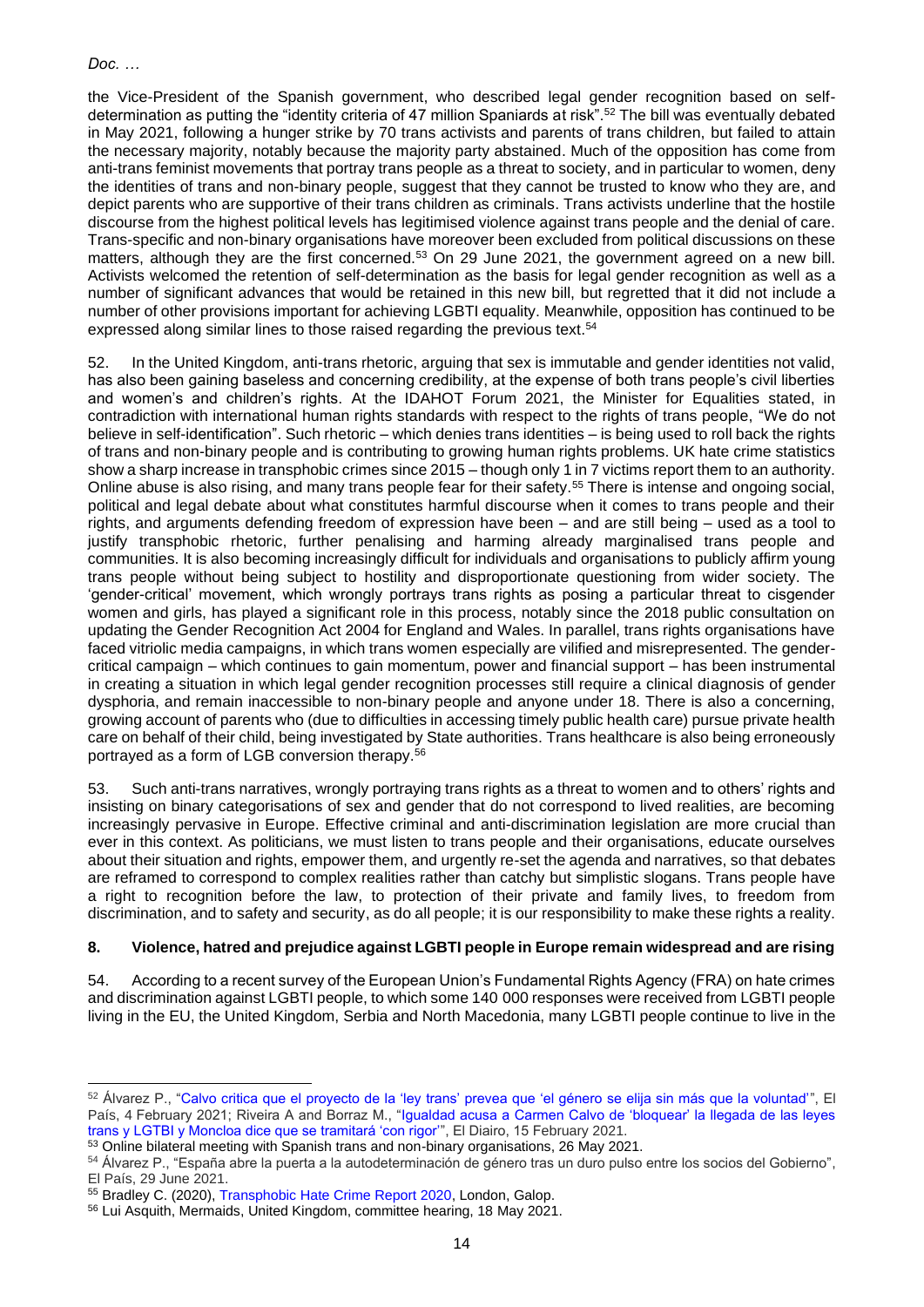shadows, afraid of being ridiculed, discriminated against or even attacked. While real progress towards equality has been achieved in many countries, it is still far too rare**. 57**

55. Violence against LGBTI individuals, human rights defenders and organisations is regularly reported in all Council of Europe member States. Some attacks on Pride events have been discussed above. Violence is also expressed through attacks on property and buildings belonging to LGBTI organisations. Such attacks sometimes occur repeatedly. In Montenegro, for example, in a single year, an LGBT centre was attacked 20 times, with stones thrown, windows broken and tear gas bombs used, and the director of the LGBT Forum Progress was attacked 19 times.<sup>58</sup> In Ukraine, three attacks targeting safe spaces and events of LGBTI people in Kyiv, and one in Odesa, were carried out by far right groups in May 2021 alone.<sup>59</sup>

56. Murders motivated by anti-LGBTI hate also occur. To mention only a few of the cases reported over recent years, at least four transgender women were killed in Turkey in 2018.<sup>60</sup> In January 2018, a gender nonconforming person was attacked and beaten in the city centre of Saint Petersburg (Russian Federation) due to their feminine appearance and the lipstick they were wearing.<sup>61</sup> TGEU reported the murder of 11 trans people in Europe in 2020, 50% of whom were migrants.<sup>62</sup> Lesbians are also victims of attacks in many European countries, and of feminicide.<sup>63</sup> In 2019, a young lesbian was killed in Italy by a man seeking revenge after she refused his advances.<sup>64</sup> In Latvia, a gay man died on 29 April 2021 after experiencing burns to 85% of his body, when his clothes were soaked with fuel and set alight. He had moved to Tukums after receiving homophobic death threats when living in Riga, but had been physically attacked at least four times after the move. Campaigners denounced police inaction in his case; his death has reportedly sparked debate about homophobia in Latvia.<sup>65</sup> In Spain, a gay man was beaten to death in A Coruña, in July 2021, and there have been violent attacks against LGBTI people in several cities in recent months.<sup>66</sup>

57. Killing, harming or threatening another human being because of their sexual orientation, gender identity, gender expression or sex characteristics can never be justified. It is crucial that such motivations be recognised as aggravating circumstances in criminal legislation, and that hate crimes legislation be effective, and applied in practice. Impunity is the worst possible response, as it legitimises anti-LGBTI violence, discrimination and hate. These phenomena are also legitimised by the anti-gender movement, with its dehumanising discourse insisting that people's innermost identities are nothing but so-called "gender ideology".

58. As discussed below, violent manifestations of hatred towards LGBTI people are not always "simply" random, individual attacks: even more worryingly, some are also highly organised, and even State-sponsored. In September 2017, Azerbaijani police targeted and detained dozens of gay men and transgender women in Baku on dubious charges, ill-treated and humiliated them – including subjecting them to forced medical tests – and imprisoned or fined them.<sup>67</sup> Such actions by the police have moreover emboldened non-State actors to engage in increasingly systematic attacks on LGBTI people.

59. Nowhere, however, has there been more horrifying violence committed against LGBTI people in Europe in recent decades than in the State-sponsored attacks carried out against LGBTI people in Chechnya in 2017, which the Assembly denounced in its [Resolution 2230 \(2018\)](https://pace.coe.int/en/files/24962) "Persecution of LGBTI people in the Chechen Republic (Russian Federation)". The Assembly noted that a campaign of persecution, including cases of abduction, arbitrary detention and torture of men presumed to be gay, with the direct involvement of Chechen law enforcement officials and on the orders of top-level Chechen authorities, unfolded against the backdrop of serious, systematic and widespread discrimination and harassment against LGBTI people in the Chechen Republic. The leader of the Chechen Republic, Ramzan Kadyrov, responded by publicly vilifying LGBTI people

- <sup>60</sup> ILGA Europe, Annual Review 2019, Turkey, para. "Bias motivated violence".
- <sup>61</sup> ILGA Europe, Annual Review 2019, Russia, para. "Bias motivated violence".

<sup>57</sup> [Does hope or fear prevail among Europe's LGBTI people?,](https://fra.europa.eu/en/news/2020/does-hope-or-fear-prevail-among-europes-lgbti-people) Press Release, European Union Agency for Fundamental Rights, 14 May 2021.

<sup>58</sup> ECRI (2017), Report on Montenegro (fifth monitoring cycle), CRI(2017)37, paragraph 44.

<sup>59</sup> ILGA Europe, ["The Ukrainian State must protect the LGBT+ communities"](https://ilga-europe.org/resources/news/latest-news/ukrainian-state-must-protect-lgbt-communities), 4 June 2021.

<sup>62</sup> TGEU, TMM Update, Trans Day of Remembrance 2020.

<sup>63</sup> « [Après l'agression d'un couple lesbien à Londres, cinq ados arrêtés](https://www.huffingtonpost.fr/entry/apres-lagression-dun-couple-lesbien-a-londres-cinq-ados-arretes_fr_5cfba29ee4b04e90f1c9f87a) », Huffington Post, 9 June 2019.

<sup>64</sup> [Portavoce Gay Center: "Elisa Pomarelli uccisa due volte: come donna e come lesbica",](https://www.huffingtonpost.it/entry/portavoce-gay-center-elisa-pomarelli-uccisa-due-volte-come-donna-e-come-lesbica_it_5d750e0be4b06451356fe384) Huffington Post, 9 September 2019.

<sup>&</sup>lt;sup>65</sup> [Burns death of homophobia victim shocks Latvia,](https://www.euractiv.com/section/non-discrimination/news/burns-death-of-homophobia-victim-shocks-latvia/) Euroactiv, 30 April 2021 ; Gay Latvian man dies after 'homophobic [attack', campaigners say,](https://www.euronews.com/2021/04/30/gay-latvian-man-dies-after-homophobic-attack-campaigners-say) Euronews, 30 April 2021.

**<sup>66</sup>** Jones S., ["Man 'subjected to homophobic assault' in Madrid says injuries were consensual; LGBTI protests against hate](https://www.theguardian.com/world/2021/sep/08/man-subjected-to-homophobic-assault-in-madrid-says-injuries-were-consensual)  [crime in Spain will still go ahead"](https://www.theguardian.com/world/2021/sep/08/man-subjected-to-homophobic-assault-in-madrid-says-injuries-were-consensual), The Guardian, 9 September 2021.

<sup>&</sup>lt;sup>67</sup> [Statement](https://pace.coe.int/en/news/6795/police-harassment-of-gay-men-and-transgender-women-in-azerbaijan-must-stop) by Piet de Bruyn, then General Rapporteur on the rights of LGBTI people for the Assembly, 29 September 2017; [Letter](http://rm.coe.int/letter-to-the-minister-of-interior-of-azerbaijan-concerning-recent-arr/168075de36) of the Council of Europe Commissioner for Human Rights to the Azerbaijani authorities, 9 October 2017; [Reply](http://rm.coe.int/reply-of-te-minister-of-internal-affairs-of-azerbaijan-concerning-arre/168075e7d0) of the Azerbaijani authorities, 13 October 2017.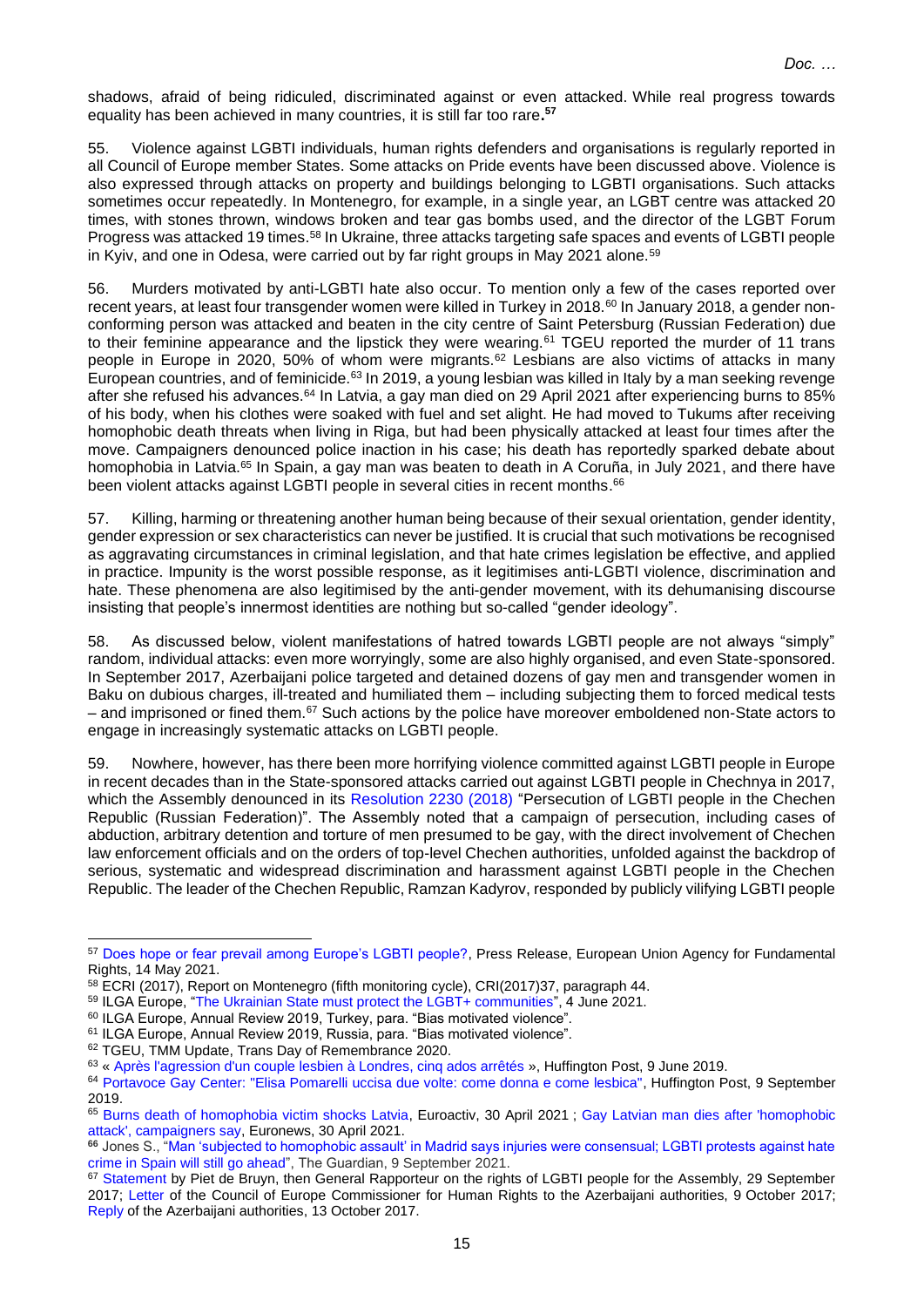as "devils" and "subhuman", and denied their very existence in Chechnya.<sup>68</sup> In an unambiguous reference to so-called "honour" killings, a human rights violation that continues to be practised in Chechnya, a spokesperson for Mr Kadyrov said, "If there were such people in Chechnya, the law-enforcement organs wouldn't need to have anything to do with them because their relatives would send them somewhere from which there is no returning."<sup>69</sup> Lesbians and trans people have also been targeted by such attacks.<sup>70</sup>

60. This is the single most egregious example of violence against LGBTI people in Europe that has occurred in decades. Those who survived this violence have been not only physically and psychologically scarred, but forced to flee Chechnya, and in many cases the Russian Federation – fearing for their lives. The involvement of law enforcement officials in this persecution, overtly condoned by the leader of the Republic, made it impossible for victims to turn to the police to seek protection. The one complaint that was brought before the Russian authorities, by a man who was able to leave Chechnya and who did not fear reprisals from his own family, has to date produced no results, and this survivor was also subsequently forced to flee the Russian Federation – with his family.<sup>71</sup> Calls by the Assembly as well as numerous other international actors for an effective investigation into this persecution, and for the prosecution and punishment of offenders, have however gone unheeded.

61. Such attacks must not be allowed to occur with impunity. The Russian Federation must redouble its efforts to prosecute and punish the perpetrators and prevent similar human rights violations from occurring. Other States must also renew their pressure on the Russian Federation to ensure that justice is carried out, at all levels; and in the meantime, they must redouble their own efforts to provide refuge to those still seeking to flee to safety.

#### **9. The additional impact of the Covid-19 pandemic on LGBTI people and those defending their rights**

62. The Covid-19 pandemic has contributed to a stark rise in abuse and hate speech directed against LGBTI people. It has also exposed them to an increased risk of domestic violence, in particular in the case of LGBTI youth locked down in a hostile family situation, and placed those who fled such situations at increased risk of homelessness.<sup>72</sup> Few or no measures were adopted by states to ensure that trans people were not subjected to discrimination in the implementation of Covid-19 related interventions.<sup>73</sup> The crisis also had severe consequences on lesbian individuals and groups.<sup>74</sup>

63. In parallel, LGBTI organisations and other civil society organisations working to defend the rights of LGBTI people have had to divert their resources away from advocacy efforts and towards emergency and humanitarian assistance to LGBTI persons in need. The impact of the pandemic on healthcare systems has had also far-reaching effects on trans and intersex persons, and persons living with HIV. Meanwhile, space for activism has narrowed, Pride parades – crucial events for LGBTI people throughout the world – had to be cancelled in 2020, and some policymakers chose to give less priority to LGBTI rights due to the pandemic.<sup>75</sup>

## **10. Governments and parliaments can and must act now**

64. My report necessarily draws attention to serious cases of human rights violations, and points to failings in government actions to prevent and counter such violations. There are however many actions that governments, parliaments and political leaders can undertake to improve the situation.

65. First, when it comes to the situation within their own State, they must ensure that a strong legal framework is in place to prevent and combat hate-motivated offences, hate speech and discrimination based on sexual orientation, gender identity, gender expression and sex characteristics, including when they are

<sup>68</sup> Interview with Bryant Gumbel, HBO – extracts in the documentary [Welcome to Chechnya,](https://www.sundance.org/projects/welcome-to-chechnya) by David France, 2020.

<sup>69</sup> Walker S., ["Chechens tell of prison beatings and electric shocks in anti-gay purge: 'They called us animals'"](https://www.theguardian.com/world/2017/apr/13/they-called-us-animals-chechens-prison-beatings-electric-shocks-anti-gay-purge), *The Guardian*, 13 April 2017.

<sup>70</sup> Im R., ["The unbearable silence of Chechnya's lesbians"](https://www.opendemocracy.net/en/odr/the-unbearable-silence-of-chechnyas-lesbians/), *Open Democracy*, 19 May 2019.

<sup>71</sup> His case (*Lapunov v. Russia*, application no. [28834/19\)](https://hudoc.echr.coe.int/eng#{%22appno%22:[%2228834/19%22]}), is now pending before the European Court of Human Rights, and was communicated to the Russian authorities on 14 November 2019. See also the documentary Welcome to Chechnya.

<sup>72</sup> ILGA-Europe (2021), Annual Review on the Human Rights Situation of Lesbian, Gay, Bisexual, Trans and Intersex People in Europe and Central Asia, Brussels, 2021, p. 7.

<sup>&</sup>lt;sup>73</sup> TGEU (2020), Impact assessment: COVID-19 and trans people in Europe and Central Asia, p. 9.

<sup>74</sup> European Lesbian\* Conference (EL\*C) (2021), [Resistance as a way of living: Lesbian lives through the Covid-19](https://europeanlesbianconference.org/resistance-as-a-way-of-living-lesbian-lives-through-the-covid-19-pandemic/)  [pandemic,](https://europeanlesbianconference.org/resistance-as-a-way-of-living-lesbian-lives-through-the-covid-19-pandemic/) June 2021.

<sup>75</sup> Hugendubel K., presentation on 5 May 2021, Digital event organised under the auspices of the German Presidency of the Council of Europe, "Towards the full recognition of LGBTI rights across Europe"; see also reports of Outright International on these issues.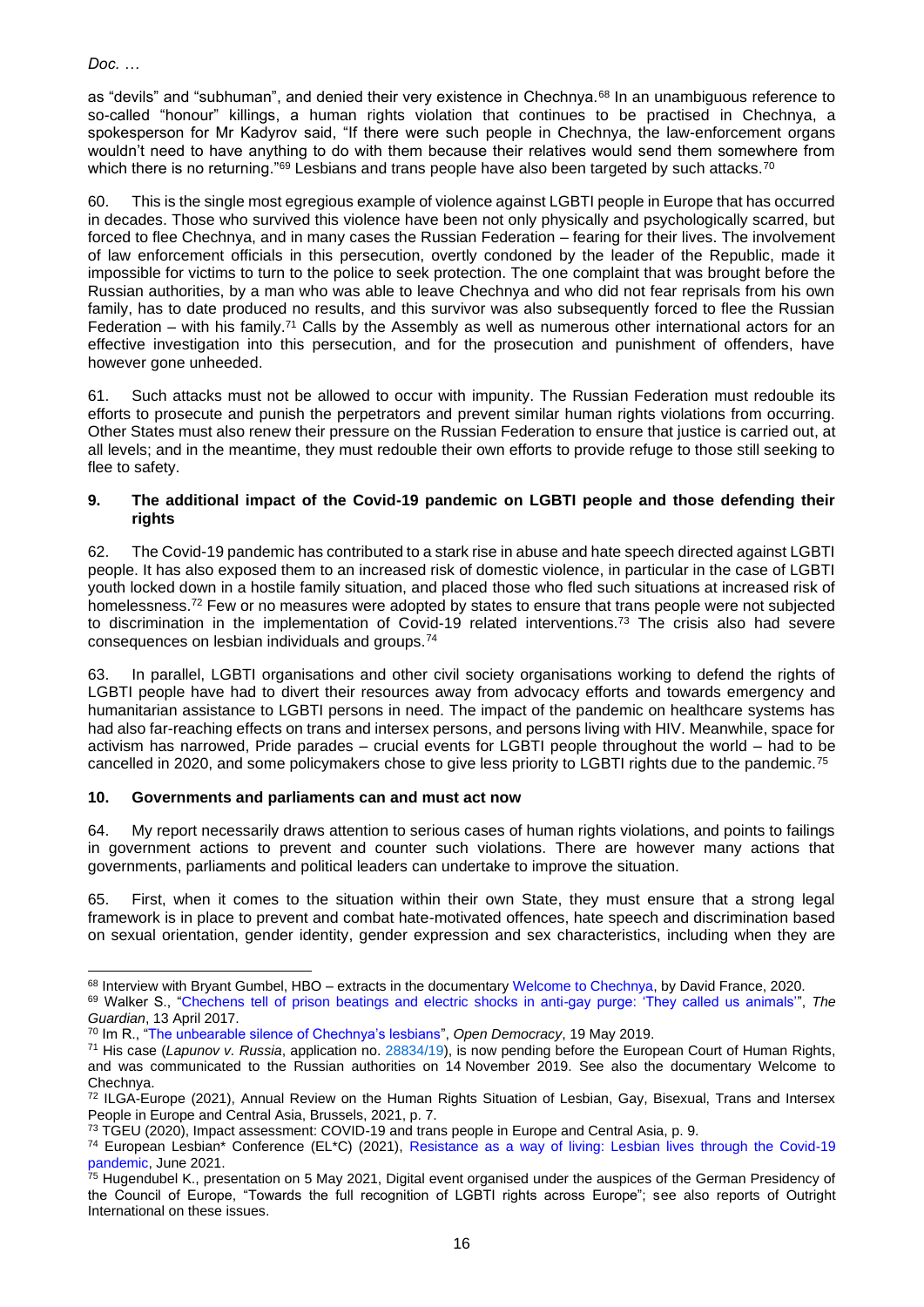committed online, and that it is applied effectively. This is essential at all times, but all the more so when hostility is increasingly being manifested. Governments and parliaments must prevent backsliding and accelerate their efforts to complete other crucial elements of the legal framework that need to be in place to ensure LGBTI equality, notably as regards legal gender recognition, protection of the bodily autonomy of intersex people, the protection of rainbow families, and the exercise of civil rights such as freedom of expression, association and assembly. Now more than ever, it is crucial for parliaments and governments to restart stalled legislative and policy-making processes and ensure that they bring to fruition commitments and promises made with the purpose of driving progress towards full equality for LGBTI people at home and throughout Europe.

66. All States should also have in place a clear policy of protecting and promoting LGBTI equality, and a strategy and action plan for implementing any changes necessary to achieve equality. In this context, I warmly welcome the adoption by the European Commission in 2020 of its first ever LGBTIQ Equality Strategy. It represents a strong, high-level political commitment to achieving measurable progress towards LGBTIQ equality, tackling discrimination and building LGBTIQ-inclusive societies in Europe and around the world.<sup>76</sup>

67. Political leaders must also use existing standards and instruments to hold others to account, both at home and abroad. They must consistently speak out against homophobic, transphobic, biphobic and intersexphobic statements made and acts committed in their own countries, in particular when these come from leading political or public figures or religious leaders. No room should be left for public opinion to be swayed towards more sexism, misogyny or anti-LGBTI hate. Parliaments and governments must of course also avoid adopting homophobic, transphobic, biphobic or intersexphobic laws, policies and measures.

68. Governments can and must make use of existing international standards and commitments to verify their own legislation, policy and practice and to hold others to account. Within the Council of Europe, Recommendation [CM/Rec\(2010\)5](https://search.coe.int/cm/Pages/result_details.aspx?ObjectID=09000016805cf40a) of the Committee of Ministers to member States on measures to combat discrimination on grounds of sexual orientation or gender identity sets out clear lines of action that member States can take to improve the legal protection of LGBTI people and the implementation of these standards in practice. The Assembly has expanded on these standards in several texts adopted since then: [Resolution](https://pace.coe.int/en/files/17853)  [1728](https://pace.coe.int/en/files/17853) and [Recommendation 1915 \(2010\)](https://pace.coe.int/en/files/17854) on Discrimination on the basis of sexual orientation and gender identity; [Resolution 1948](https://pace.coe.int/en/files/20010) and [Recommendation 2021 \(2013\)](https://pace.coe.int/en/files/20011) on Tackling discrimination on the grounds of sexual orientation and gender identity; [Resolution 2048 \(2015\)](https://pace.coe.int/en/files/21736) on Discrimination against transgender people in Europe; [Resolution 2191](https://pace.coe.int/en/files/24232) and [Recommendation 2116 \(2017\)](https://pace.coe.int/en/files/24230) on Promoting the human rights of and eliminating discrimination against intersex people; and [Resolution 2239 \(2018\)](https://pace.coe.int/en/files/25166) on Private and family life: achieving equality regardless of sexual orientation. In parallel, the European Court of Human Rights has developed and clarified its own considerable case-law regarding the protection of the rights of LGBTI people afforded by the European Convention on Human Rights, through its judgments in a continuing series of cases brought against States having violated the rights of LGBTI people.

69. Member States should work actively to fulfil these standards, if they do not already fulfil them, and participate constructively in the review process of the implementation of Recommendation CM/Rec(2010)5 which is carried out every few years by the Committee of Ministers. They should work proactively to implement the standards set out by the Assembly in the above-mentioned resolutions, and to bring their domestic legislation and practice into line with the developing case-law of the Court, whether or not they are the State concerned by a process of supervision of the execution of a judgment finding against them. They should also support related Council of Europe work, whether in providing technical assistance to States that request it or supporting the monitoring and standard-setting work of the European Commission against Racism and Intolerance (ECRI) or the intergovernmental work carried out by the Steering Committee on Anti-Discrimination, Diversity and Inclusion (CDADI). I welcome in this context the conference organised by the German authorities, during the German Presidency of the Council of Europe, on "Towards the full recognition of LGBTI rights across Europe", on 5 May 2021, and their decision to make the full proceedings available online.<sup>77</sup>

70. Governments should also support the work of LGBTI human rights defenders and organisations, including through funding, and ensure their meaningful involvement in the development, implementation and evaluation of legislation, policies and other measures that are of concern to them. All of the speakers at our hearing on 18 May 2021 also emphasised that parliamentarians should engage directly with civil society, read their reports and invite them to parliaments to listen to what they have to say. Parliamentarians should engage with both local organisations that have knowledge of the realities experienced by LGBTI people in their country

<sup>76</sup> European Commission, Union of Equality: LGBTIQ Equality Strategy 2020-2025, Brussels, 12 November 2020, [COM\(2020\)698 final.](https://eur-lex.europa.eu/legal-content/EN/TXT/?uri=CELEX:52020DC0698)

<sup>77</sup> See the website of the Council of Europe's [SOGI Unit.](https://www.coe.int/en/web/sogi/-/towards-the-full-recognition-of-lgbti-rights-across-europe-strategic-policy-measures-to-implement-the-2010-coe-recommendation-on-sogi) The recordings are available on the YouTube channel of Germany's Federal Ministry for Family Affairs, Senior Citizens, Women and Youth [\(BMFSFJ\)](https://www.youtube.com/channel/UCK037_G4UDLXZ7uR_2tCl2g).